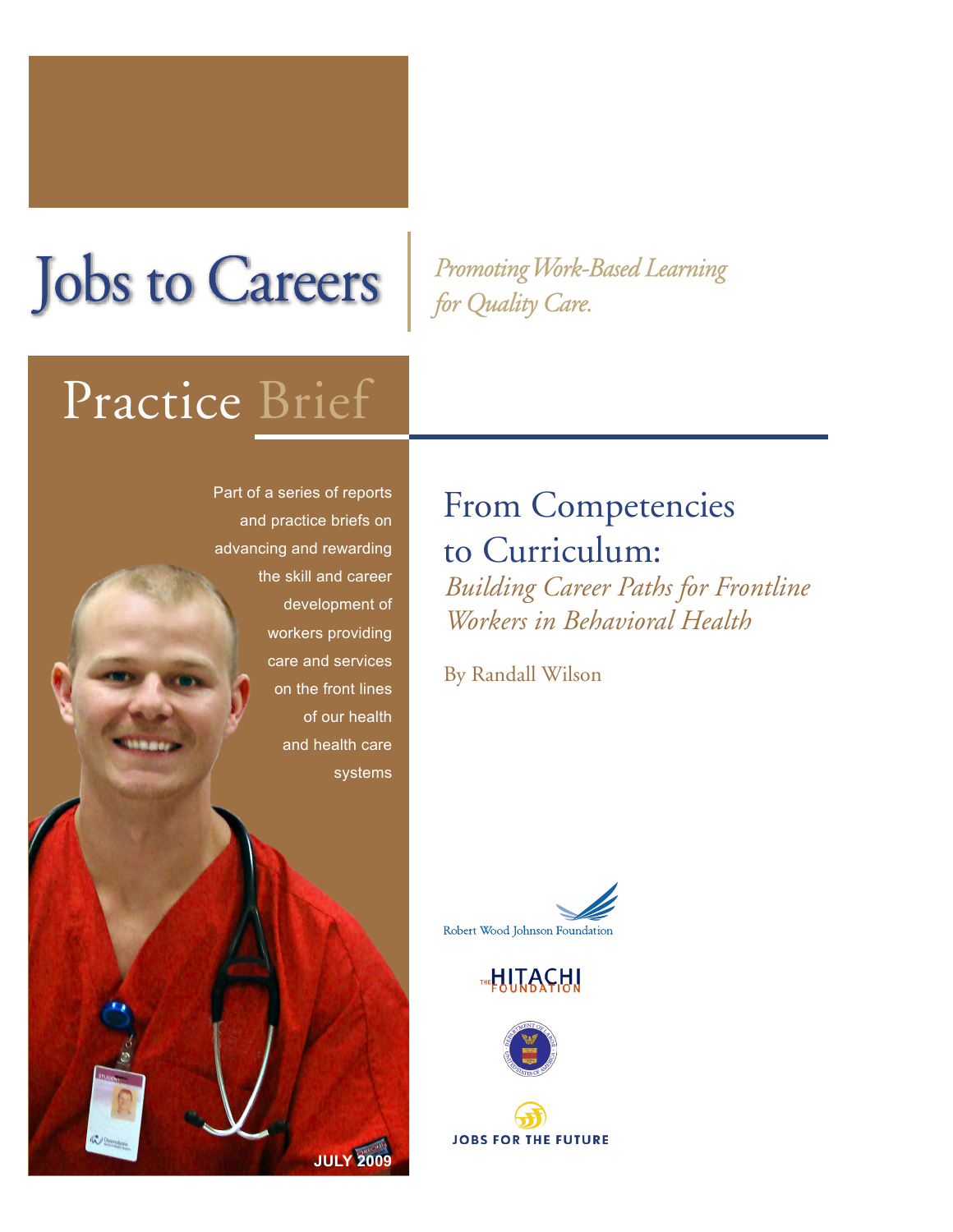## **Jobs to Careers**

#### Promoting Work-Based Learning for Quality Care.

*Jobs to Careers* supports partnerships to advance and reward the skill and career development of incumbent workers providing care and services on the front lines of our health and health care systems. The initiative is a national program of the Robert Wood Johnson Foundation, in collaboration with the Hitachi Foundation and with additional support from the U.S. Department of Labor, Employment and Training Administration. *Jobs to Careers* supports partnerships of employers, educational institutions, and other organizations to expand and redesign systems to:

- Create lasting improvements in the way institutions train and advance their frontline workers; and
- Test new models of education and training that incorporate work-based learning.

The core concept of *Jobs to Careers* is "work-based learning," which represents a novel approach to meeting labor force needs in health care as well as in other fields.

#### Key Components of *Jobs to Careers*

Work-based learning is a key component of an overall skill building strategy that may also include an array of other learning approaches, such as more traditional off-site, on-site, technology-enabled, or experiencebased learning.

- Career paths are developed and are readily available to frontline workers.
- Both the employer and education partners develop and implement changes that recognize the needs of working adults and that improve access to and success in skill-building efforts by frontline workers.
- Frontline workers are recognized and rewarded as they build skills and expand knowledge necessary for their current job responsibilities or for advancing to new positions.

For more information on *Jobs to Careers:* Maria Flynn Director, *Jobs to Careers* 617.728.4446 mflynn@jff.org www.jobs2careers.org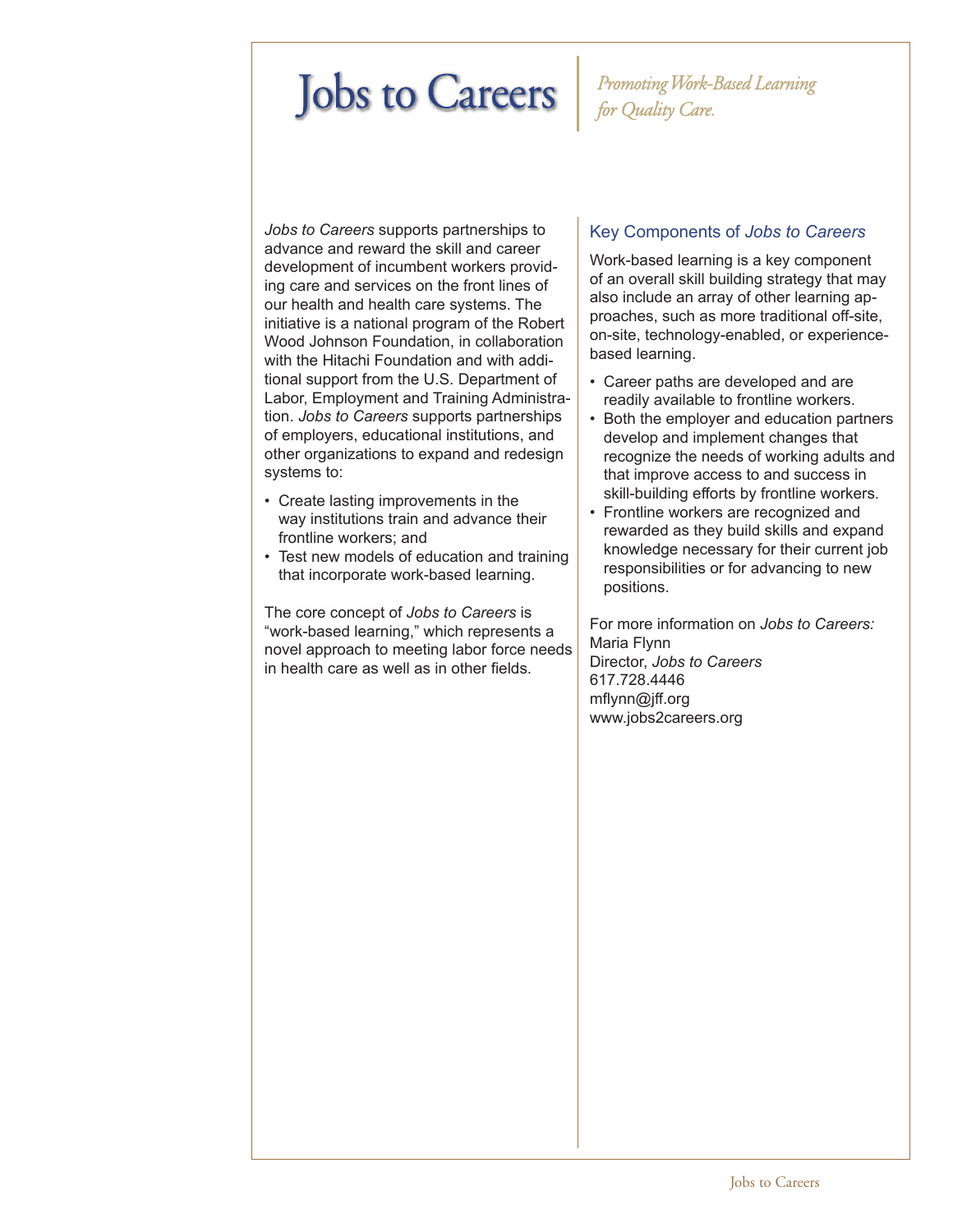#### Table of Contents

| <b>Executive Summary</b>                              | iii |
|-------------------------------------------------------|-----|
| Introduction                                          | 1   |
| The Behavioral Health Workforce                       | 2   |
| Launching Jobs to Careers in Philadelphia             | 3   |
| What It Takes to Do the Job: Identifying Competencies | 5   |
| Expanding the Competency Framework                    | 6   |
| From Competencies to Curriculum                       | 7   |
| Lessons for Practice                                  | 10  |
| <b>Transforming Professional Development</b>          | 11  |
| Appendix: Competencies in Context                     |     |
| Endnotes                                              | 14  |
| References                                            | 15  |
|                                                       |     |

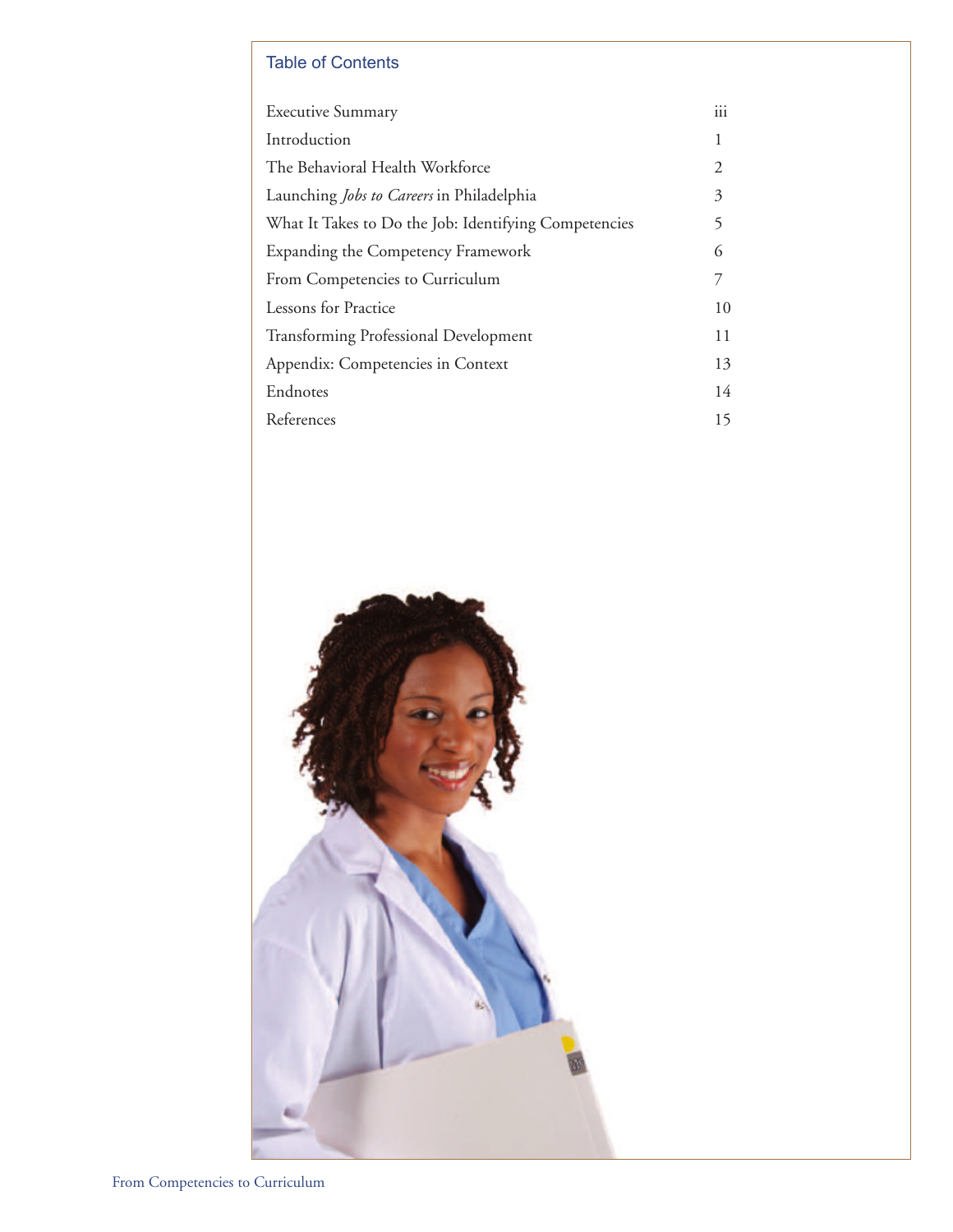### Executive Summary

orkers on the front lines of behavioral health play a critical role in the care of people with mental illness, substance abuse orkers on the front lines of<br>behavioral health play a criti<br>role in the care of people with<br>mental illness, substance abu<br>problems, and other disorders. Their work includes de-escalating crises, ensuring patient safety, and promoting recovery, yet these staff members often lack clear guidelines and train ing on how to perform their roles. They also lack paths to higher-skilled, higher-paying occupations, leading many of the best to leave behavioral health for better opportunities.

This case study examines a unique effort to address this gap by identifying the competen cies needed for frontline workers in behavioral health. It documents the work of "Southeast ern Pennsylvania Behavioral Health Initiative: Bridging *Jobs to Careers*," a Philadelphia-based partnership anchored by a labor/management training fund and two of the city's leading employers serving people with mental illness. This partnership is part of *Jobs to Careers*, a national initiative that is developing the skills and career paths of workers on the front lines of health and health care. The hallmark of *Jobs to Careers* is "work-based learning," an approach to educating workers that taps the potential for instruction and skill develop ment in the job itself, using job tasks and responsibilities to teach both work-related and academic skills. Work-based learning builds on the competencies needed by workers to perform their jobs and links learning activities to job tasks requiring these competencies.

The education of this vital workforce is being redefined by the project, which was initiated by Philadelphia's District 1199C Training and Upgrading Fund, a joint labor-management partnership of a union and 53 local hospitals and long-term care employers in Philadelphia. Partnering with the Training Fund is a team of researchers from the University of Medi cine and Dentistry of New Jersey and two behavioral health employers: Temple Episco pal Hospital and Public Health Management Corporation.

Temple Episcopal is a 114-bed behavioral health facility affiliated with Temple Univer sity Health System. It employs 91 full-time and part-time behavioral health workers and 10 crisis response technicians. Public Health Management Corporation, a nonprofit public health provider, serves over 88,000 consumers in the Philadelphia region and has over 1,000 employees.

The project uses job competencies as the foundation for creating a curriculum and career paths for frontline workers in behav ioral health. To do so, it focuses on the tasks and skills necessary to perform behavioral health jobs. This is the first effort to analyze job requirements systematically for frontline workers in behavioral health and to link that analysis to workforce and career development.

This report is written for employers and educators of the frontline workforce in health care—providers of direct care and support to patients, whose work often goes unrec ognized. It demonstrates why competencies matter, especially for jobs lacking formal credentials or career paths. By defining the skills and knowledge needed to perform jobs, competencies give workers the tools to serve patients well, and their employers guidance on promoting and developing first-tier staff for higher skilled positions.

#### Launching *Jobs to Careers* in **Philadelphia**

A growing movement in behavioral health seeks to build advancement opportunities for frontline workers. Advocates believe that not only would the workers themselves and their families benefit, but so would the consumers, employers, and funders of behavioral health services. At the center of this movement is the Training Fund.

In 2006, the Training Fund received a grant to participate in *Jobs to Careers* with a project to improve career advancement opportunities for behavioral health workers. Despite the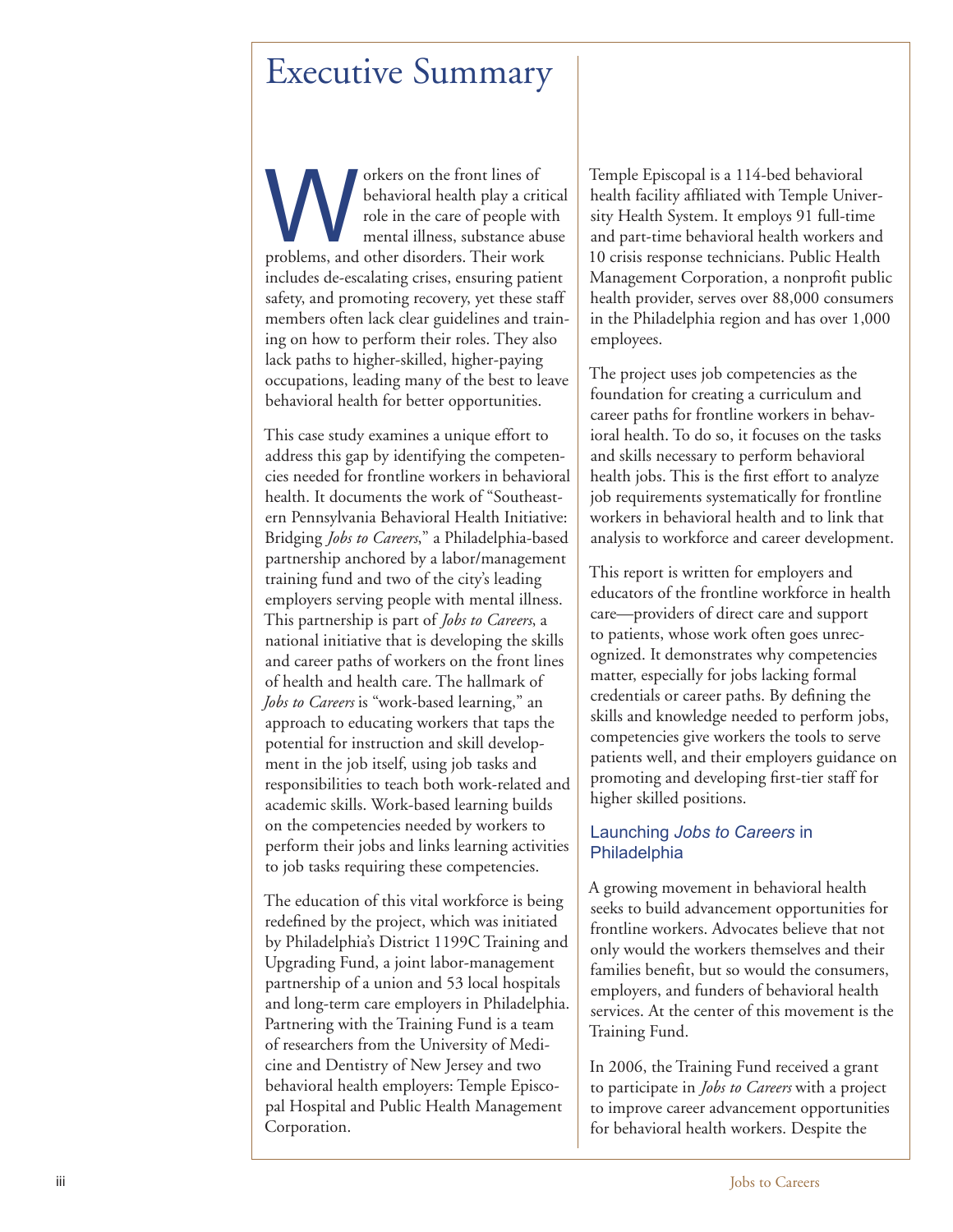Training Fund's history of training behavioral health workers, it had not focused on changing the industry's basic workforce practices. Education and training continued to be minimal in most workplaces, and a curriculum offered by the Training Fund and Philadelphia University, while providing the basics for frontline psychiatric jobs, did not provide frontline mental health workers with the full range of competencies and knowledge necessary to advance on a career path or to support consumers' recovery. A major goal of the *Jobs to Careers* project is to use newly identified competencies to upgrade the behavioral health curriculum. The university, in turn, will assess the new curriculum to determine the number of credits awarded to those completing it.

#### What It Takes to Do the Job: Identifying Competencies

The Training Fund engaged Kenneth J. Gill, Ph.D., and his colleagues at the University of Medicine and Dentistry of New Jersey–School of Health Related Professions to oversee the identification of competencies and the development of curriculum to match them. The UMDNJ team had two major tasks: documenting the competencies required to carry out behavioral health work as currently practiced in the employer sites; and injecting competencies that move the work to a higher level of performance and responsibility.

Both tasks require "validation"—getting expert confirmation that the competencies identified are the right ones and reflect the best knowledge in the field. The team relied on two kinds of expertise. First, they combed the academic and professional literature, including previous job analysis and task delineation studies in behavioral health and research on "evidence-based practice" in psychiatry. The second kind of validation, and for Gill the most critical, came from "subject matter experts," the men and women who do the jobs, their direct supervisors, and, in some cases, behavioral health consumers.

#### From Competencies to Curriculum

After documenting the competencies, the UMDNJ team refined the definitions of tasks suggested by workers and supervisors into specific learning objectives. These provided

the skeleton for a behavioral health curriculum. The results point to the ambitious and comprehensive effort mounted for *Jobs to Careers*, as well as to the genuine complexity of frontline behavioral health workers' jobs.

In cooperation with the employers and the Training Fund, the research team grouped the competencies and associated learning objectives into three modules, based on similar areas of competency. The modules, each of which is roughly equivalent to six academic credits, are: Core Behavioral Health Knowledge; Interpersonal Competencies and Crisis Intervention; and Skills Training, Group Skills, and Teamwork. For each module there is a series of desired job role behaviors, which in turn are accompanied by learning objectives, or what the worker needs to know to be competent in that behavior.

Matching specific learning objectives to distinct learning modes demonstrates the importance of job competencies to workbased learning. Learning factual information and theories—about program policies, symptoms of mental illness, or approaches to recovery, for example—lends itself to the lecture-and-discussion format of a seminar. Demonstrating how these and other facets of the job are applied, and testing them against the real experiences of workers and consumers, requires learning from action, or work-based learning. Educators, project managers, and behavioral health workers in the project have all noted this essential difference in both curriculum and instruction.

#### Transforming Professional Development

As of fall 2008, two cohorts of frontline workers at Temple Episcopal Hospital and one from Public Health Management Corporation had completed the Core Behavioral Health Competencies and Interpersonal Skills/Crisis Intervention modules of the new curriculum. Findings on the impact of competency-based training will be available in 2010, with the release of final results from the *Jobs to Careers* national evaluation, as well as a study of return on investment from the Temple Episcopal project.

Those results could have important consequences. One is rooted in the potential to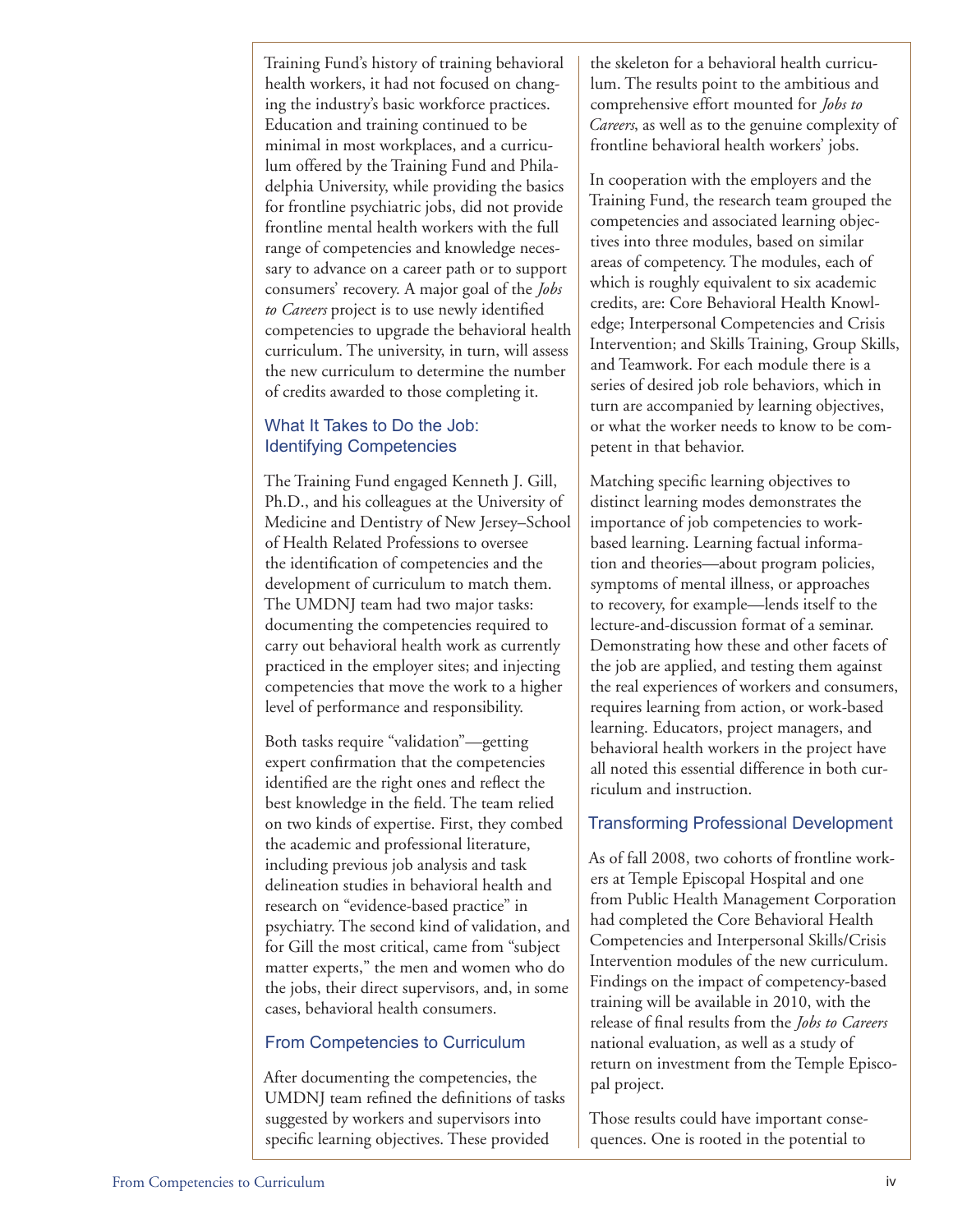offer better service to consumers, based on the notion that those with mental illness have the potential to recover. Another is the impact of a work-based, competency-oriented curriculum on human resources and organizational practices.

The competency approach also has a strong potential role in the creation of wage and career advancement pathways for participants completing behavioral health training. The development of standard, competency-based curricula could enrich and expand "in-service" or required professional education. There is also potential to sustain this model financially by incorporating the curriculum into in-service education. Workers who attain competencies through work-based learning would also be building a foundation for college study.

Perhaps the most far-reaching consequence of the competency approach and workbased learning in *Jobs to Careers* would be its impact on the wider field of behavioral health. This project provides an example of what it means to take frontline workers' jobs seriously—understanding workers' contributions, while expanding their knowledge and their role in the care-giving process. And the careful research, validation, and translation of competencies into curriculum lays a promising foundation for other employers, educators, and regulatory and funding bodies.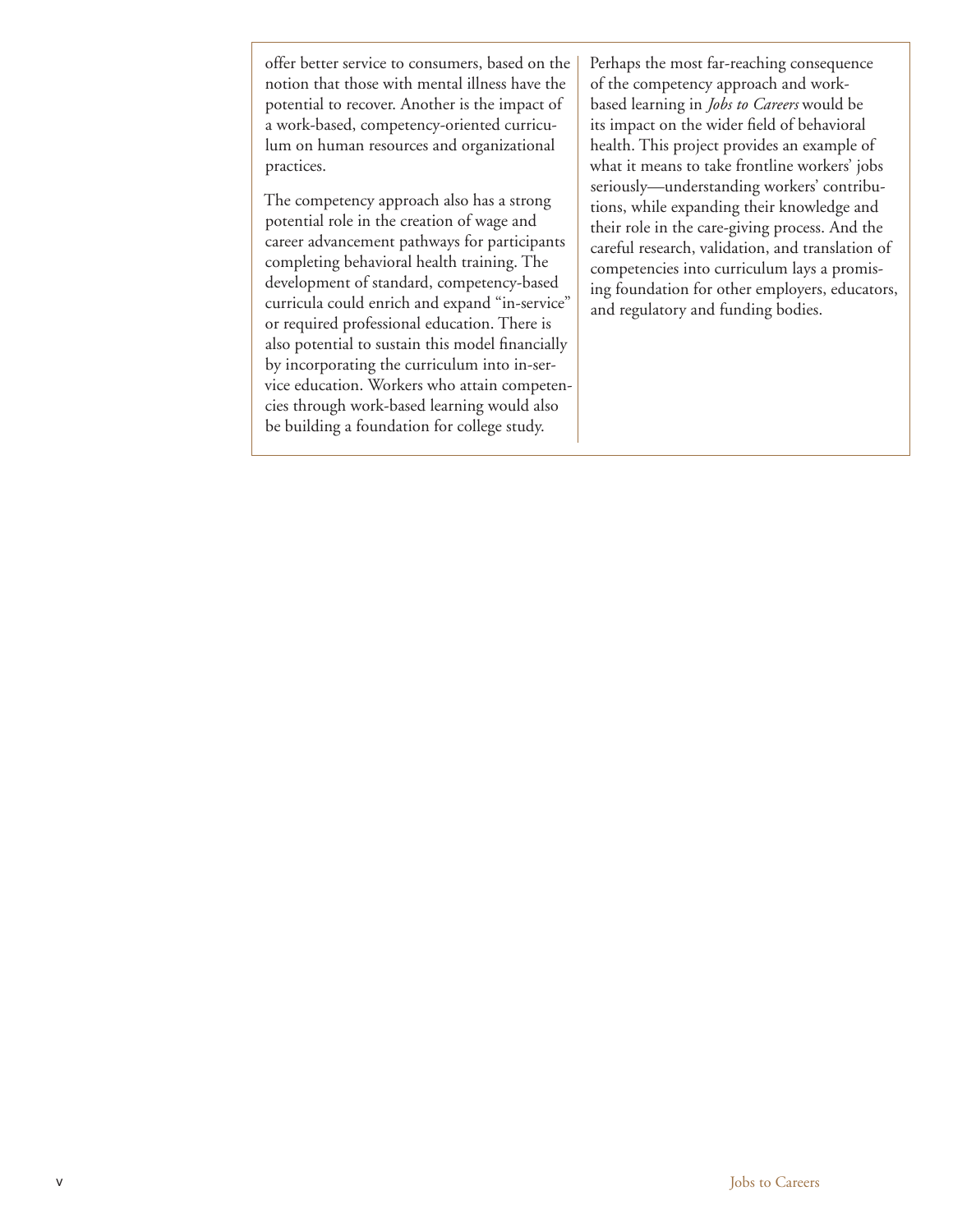### From Competencies to Curriculum: Building Career Paths for Frontline Workers in Behavioral Health

#### INTRODUCTION

hat does it take to do a job? The question is not trivial; especially when the health, safety, and recovery of health that does it take to do a job?<br>The question is not trivial;<br>especially when the health,<br>safety, and recovery of health<br>care consumers rides on the answer. Expecting workers on the frontlines of health care to perform their jobs well presumes that there are clear standards for the skills, knowledge, and abilities required to deliver care. But often this is not the case in fields such as behavioral health, which lack standardized definitions of competency and performance for entry-level jobs. As a consequence, orientation and training of workers is haphazard, what training exists is not well grounded in work requirements, and employers lack objective standards for assessing performance and advancing workers on a career path.

This case study examines a unique effort to address this gap, by identifying the competencies needed for frontline workers in behavioral health. It documents the work of the "Southeastern Pennsylvania Behavioral Health Initiative: Bridging *Jobs to Careers*," a Philadelphia-based partnership anchored by a labor/management training fund and two of the city's leading employers in serving persons with mental illness. This partnership is part of *Jobs to Career*s, a national initiative that is developing the skills and career paths of workers on the front lines of health and health care. The hallmark of *Jobs to Careers* is "work-based learning," an approach to educating workers that taps the potential for instruction and skill development in the job itself, using job tasks and responsibilities to teach both work-related and academic skills. Work-based learning builds on the competencies needed by workers to perform their jobs and links learning activities to job tasks requiring these competencies.

The report charts the experience of defining competencies for this workforce, and its use in developing work-based curriculum and

instruction for behavioral health. Competencies play a pivotal role in work-based learning initiatives. By specifying the tasks and skills necessary to perform a job, *Jobs to Careers* projects seek to:

- • Formalize and professionalize occupations that are critical to patient care but underrecognized and informal;
- • Create standards for performance that enable employers to upgrade jobs while providing the potential for portability; and
- • Establish a basis for a career progression with increased wages.

In the Philadelphia effort, the competencies of behavioral health workers form the building blocks for a work-based curriculum that directly involves workers, supervisors, and academic instructors in the learning process.

This report is written for employers and educators of the frontline workforce in health care—providers of direct care and support to patients, whose work often goes unrecognized. It demonstrates why competencies matter, especially for jobs lacking formal credentials or career paths. By defining the skills and knowledge needed to perform jobs, competencies give workers the tools to serve patients well, and their employers guidance on promoting and developing first-tier staff for higher skilled positions. After documenting this process in Philadelphia, the report outlines the challenges encountered there, and the benefits it offers workers, employers, and the fields of health care and workforce development.

#### Competencies for the Frontline of Behavioral Health

Workers on the front lines of behavioral health play a critical role in the care of people with mental illness, substance abuse prob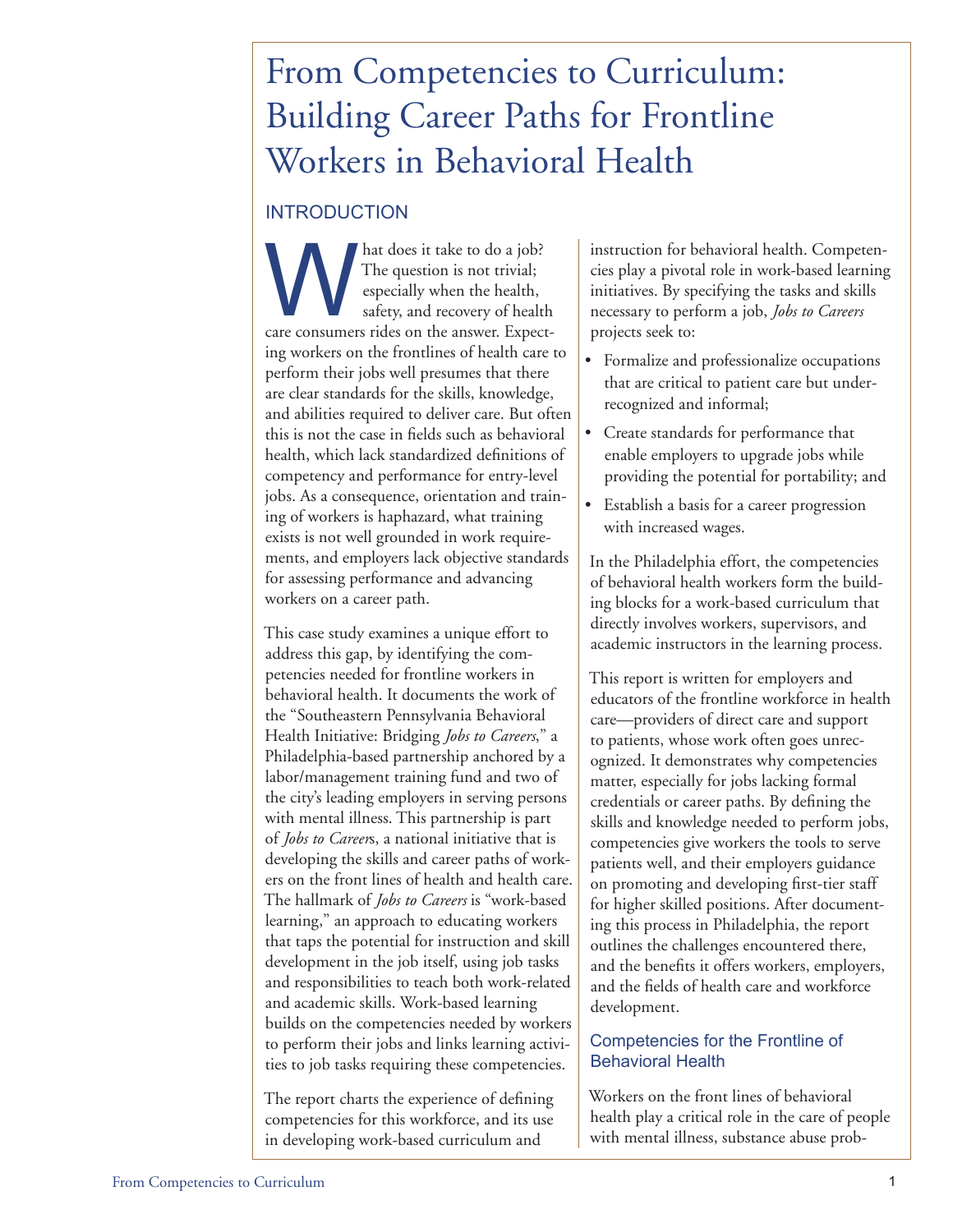Until now, there has been no comprehensive curriculum grounded in the tasks and duties performed on the job every day—to develop and deepen the competencies required of "first responders" in mental health facilities.

lems, and other disorders. The work includes de-escalating crises, ensuring patient safety, and promoting recovery, yet these workers typically lack clear guidelines and training on how to perform their roles. They also lack paths to higher-skilled, higher-paying occupations within their field, leading many of the best frontline staff to leave jobs in behavioral health for better opportunities.

Until now, there has been no comprehensive curriculum—grounded in the tasks and duties performed on the job every day—to develop and deepen the competencies required of "first responders" in mental health facilities. The education of this vital workforce is being redefined by "Southeastern Pennsylvania Behavioral Health Initiative: Bridging *Jobs to Careers*," a partnership of Philadelphia's District 1199C Training and Upgrading Fund, a team of researchers from the University of Medicine and Dentistry of New Jersey, and two behavioral health employers—Temple Episcopal Hospital and Public Health Management Corporation.

Temple Episcopal is a 114-bed behavioral health facility affiliated with Temple University Health Systems. It employs 91 full-time and part-time behavioral health workers and 10 crisis response technicians.<sup>1</sup> The hospital considers itself a "learning organization," committed to the advancement of its staff, and an "employer of choice." Turnover is low compared for the area, and patient satisfaction is high, according to hospital managers.<sup>2</sup> Besides offering higher-than-average wages and generous benefits to employees, Temple Episcopal provides tuition benefits to both staff and their children.

Public Health Management Corporation, a nonprofit public health provider, serves over 88,000 consumers in the Philadelphia region and has over 1,000 employees. It houses over 200 health and social service programs. Among these programs is a network of behavioral health services, including seven treatment facilities employing seventy mental health technicians, supervisors, and resident assistants. For *Jobs to Careers*, PHMC targeted four programs: a treatment facility for adolescent boys with mental health and substance abuse problems; a residential program for women

with substance abuse problems and their children; a long-term residence for seriously mentally ill adults; and a program for adolescent girls who have both mental health and substance abuse disorders.

The partnership uses job competencies as the foundation for creating a curriculum and career paths for frontline workers in behavioral health. To do so, it has defined the tasks and skills necessary to perform behavioral health jobs. While analyzing job requirements is not new, this is the first effort to do it systematically for frontline workers in behavioral health and to link that analysis to workforce and career development.

Employers in both the private and public sectors have long used the process of identifying competencies—to assess skill and training needs, develop curricula, and develop human resources policies (Ennis 2008). For example, the U.S. Office of Personnel Management has codified the process of "job analysis and role delineation," which begins by identifying discrete tasks required for a job, then determining the knowledge and skills needed to complete it (U.S. OPM 2003) For *Jobs to Careers*, Kenneth J. Gill and his colleagues of the University of Medicine and Dentistry of New Jersey adapted the Office of Personnel Management's framework to map the competencies employed by behavioral health workers. This innovative effort connects frontline workers to a tradition of competency-based learning and assessment, such as apprenticeships in skilled trades and clinical rounds in health care, as well as to recent initiatives to define skill requirements for workers and employers. *(See the appendix for additional background on these models.)*

#### The Behavioral Health Workforce

There are about one million behavioral health workers in the United States.3 The field is roughly evenly divided between licensed behavioral health professionals (e.g., therapists, social workers, and psychiatric nurses) and mental health technicians—direct support workers who generally do not require Bachelor's or advanced degrees (Robiner 2006).

Frontline workers in behavioral health perform many jobs and go by many titles: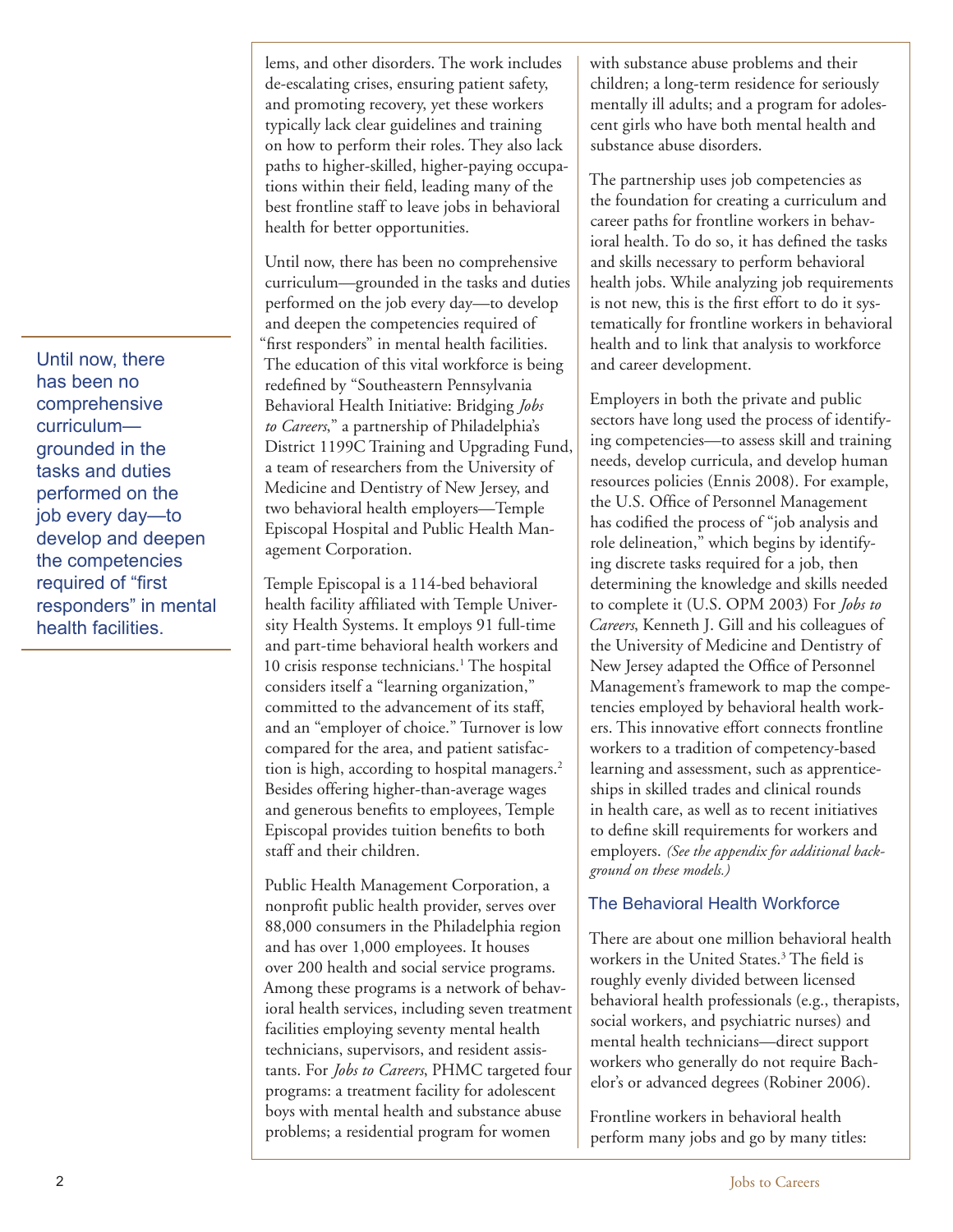behavioral health technician; psychiatric aide; orderly; mental health worker; direct care staff; and crisis response technician; among others. They work in a wide range of settings: inpatient and outpatient facilities; hospitals and community residences; neighborhood clinics; and schools. But regardless of the title, job, or setting, they all typically care for people whose disabilities—cognitive, emotional, developmental—prevent them from participating fully in "activities of daily living," such as dressing, bathing, and eating, or otherwise exercising their capacities fully.

Even though they are not therapists, nurses, or counselors, frontline behavioral health workers may at times take on tasks requiring comparable skills, such as support for patient rehabilitation. Their responsibilities have expanded far past their traditional restriction to helping people with everyday activities. Indeed, frontline workers often have critical responsibilities for the safety and well-being of the consumers of behavioral health care. They need to ask the right questions at intake, document changes in patient behavior and condition, and—during a crisis—make rapid decisions and de-escalate dangerous situations.

The expanded roles of frontline workers derive from the "recovery model," a philosophy that assumes that people with mental illness, addictions, or related disorders can recover enough to live independently.<sup>4</sup> To support their clients' recovery, frontline workers now play an active role: running therapeutic groups and activities, taking part in case meetings, and understanding and reinforcing the values of recovery and consumer empowerment (Baron 2007). There is also a greater need for direct care workers who can respond to patients who have more than one disorder, such as a combination of psychiatric and substance abuse problems or developmental and physical disabilities.

Responsibilities once reserved for professionals have been "pushed down" to frontline workers but without compensation, training, or reward. As one Philadelphia-based technician put it, they are expected "to deliver Master'slevel care for high school diploma salaries" (Baron 2007). Take-home pay is often low. Workers in community-based care settings

earn \$9 to \$12 per hour; even those employed in institutions like psychiatric hospitals earn only \$14 to \$16 per hour (Baron 2007; U.S. BLS 2008). Full-time workers generally receive health benefits, but almost one in three direct support workers have part-time jobs and are far less likely to have insurance.

Unlike their professional peers, the tasks and the skills that frontline workers use on the job lack formal recognition or certification. Beyond orientation and periodic in-service trainings, they receive little systematic training or supervision. And the work, while critical to patient care, is often unacknowledged or misunderstood. There are limited opportunities to advance beyond low-wage, entry-level jobs without acquiring a Bachelor's degree, and the field provides few guideposts or maps to support career development. Only California, Colorado, Kansas, and Arkansas recognize psychiatric technicians as an occupation requiring a license to practice (Schindel et al. 2006).

#### Launching *Jobs to Careers* in **Philadelphia**

A growing movement seeks to build advancement opportunities for frontline workers in behavioral health. Advocates believe that not only would the workers themselves and their families benefit, but so, too, would the consumers, employers, and funders of behavioral health services.

At the center of this movement is the District 1199C Training and Upgrading Fund, based in Philadelphia and affiliated with District 1199C, a local of the National Union of Hospital and Health Care Employees (American Federation of State, County, and Municipal Employees). The Training Fund is a joint labor-management partnership of the union and 53 local hospitals and long-term care employers. Founded in 1974, it provides a wide range of education and training services, from instruction in basic educational skills and pre-college programs to awarding of Practical Nursing degrees. It is the largest provider of health care education in the Philadelphia region, serving both 1199C union members and community residents.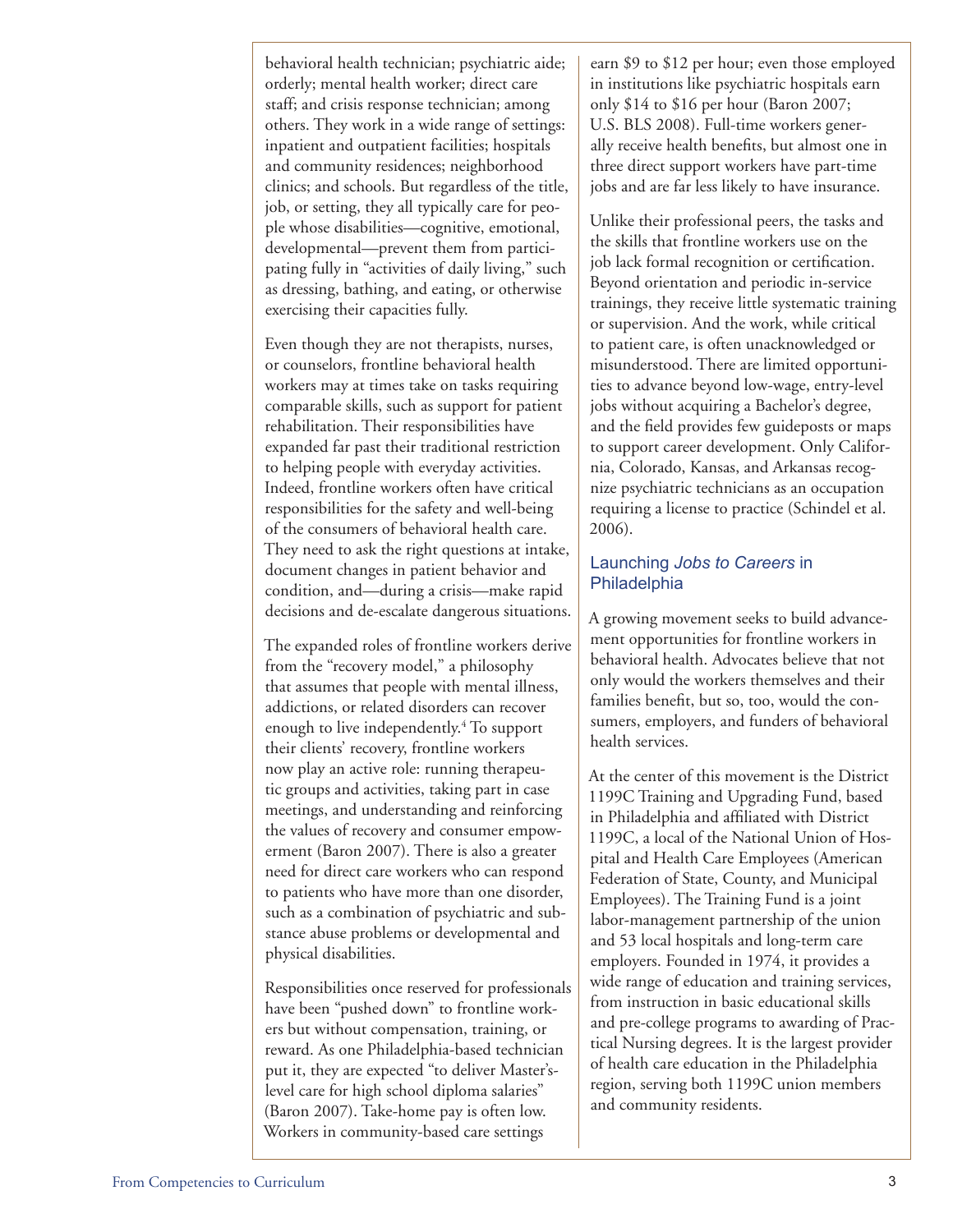#### Why Employers Want Better Ways to Meet Workforce Needs

From the point of view of behavioral health employers, a primary motivation for changing their human resources practices is a shrinking labor force. Many workers in the field are nearing retirement, while the number of adults needing treatment is already far beyond the capacity of the system. Of the 25 million adults with mental health disorders, 44 percent obtain treatment; only 10 percent of the nearly 24 million needing substance abuse treatment receive care (SAMHSA 2008).

Workers are not only aging out but also leaving their jobs. Turnover runs as high as 90 percent a year by one estimate (Baron 2007).<sup>5</sup> Given the growing emphasis on continuity of care and strong relationships between staff and consumers, such turnover reduces quality. Moreover, it is expensive, both to employers and to those who pay the bills for care, whether they are insurers or patients. One estimate puts the cost of replacing lost workers at \$4.1 billion annually, including advertising, interviewing, and orienting new staff (Larson, Hewitt, & Lakin 2004).

The causes of turnover among frontline health workers are straightforward: poor rewards; dead-end jobs; difficult work; patients who can be disruptive or even dangerous. And frontline behavioral health workers often lack the education that would qualify them for better jobs in the field—and often the level of education needed to perform their current jobs well. Some possess two-year or four-year college degrees, but educational attainment varies widely. In Pennsylvania, 56 percent of behavioral health workers in residential facilities and 29 percent of those working in hospital or day settings have less than an Associate's degree (Baron 2007).

A national model for supporting career advancement for lower-wage workers, the Training Fund consistently seeks new ways to serve the region's health care workforce and employers (Goldberger 2005). In 2006, the Training Fund received a grant to participate in the *Jobs to Careers* initiative. Its project to improve conditions for behavioral health workers seeks to achieve four objectives:

- • Create career ladder job classifications in which higher skill levels and responsibilities are based on validated competencies.
- Integrate work-based learning into Associate's and Bachelor's degree programs.
- Integrate job competencies and in-services into work-based learning that engages supervisors as coaches and instructors.
- • Implement human resources policies and practices to support the participation of frontline workers in educational offerings and advancing on career ladders.

The Training Fund proposed those objectives to serve the interrelated goals of upgrading frontline workers' skills, improving patient care, and providing opportunities for career advancement and attainment of academic credentials.<sup>6</sup> Cheryl Feldman, director of the Training Fund, became the director of the *Jobs to Careers* project.

The project built on the state-funded Southeastern Pennsylvania Behavioral Health Industry Partnership, a coalition established in 2005 to strengthen the behavioral health industry in service of employers, workers, and consumers by developing effective and rewarding career paths for direct support workers. Managed by the Training Fund, the partnership received a grant from the Pennsylvania Department of Labor and Industry to mobilize the region's service providers, employees, educators, consumer advocates, workforce agencies, and public and private funders.

The Training Fund's choice of Temple Episcopal and Public Health Management Corporation as sites for a project centered on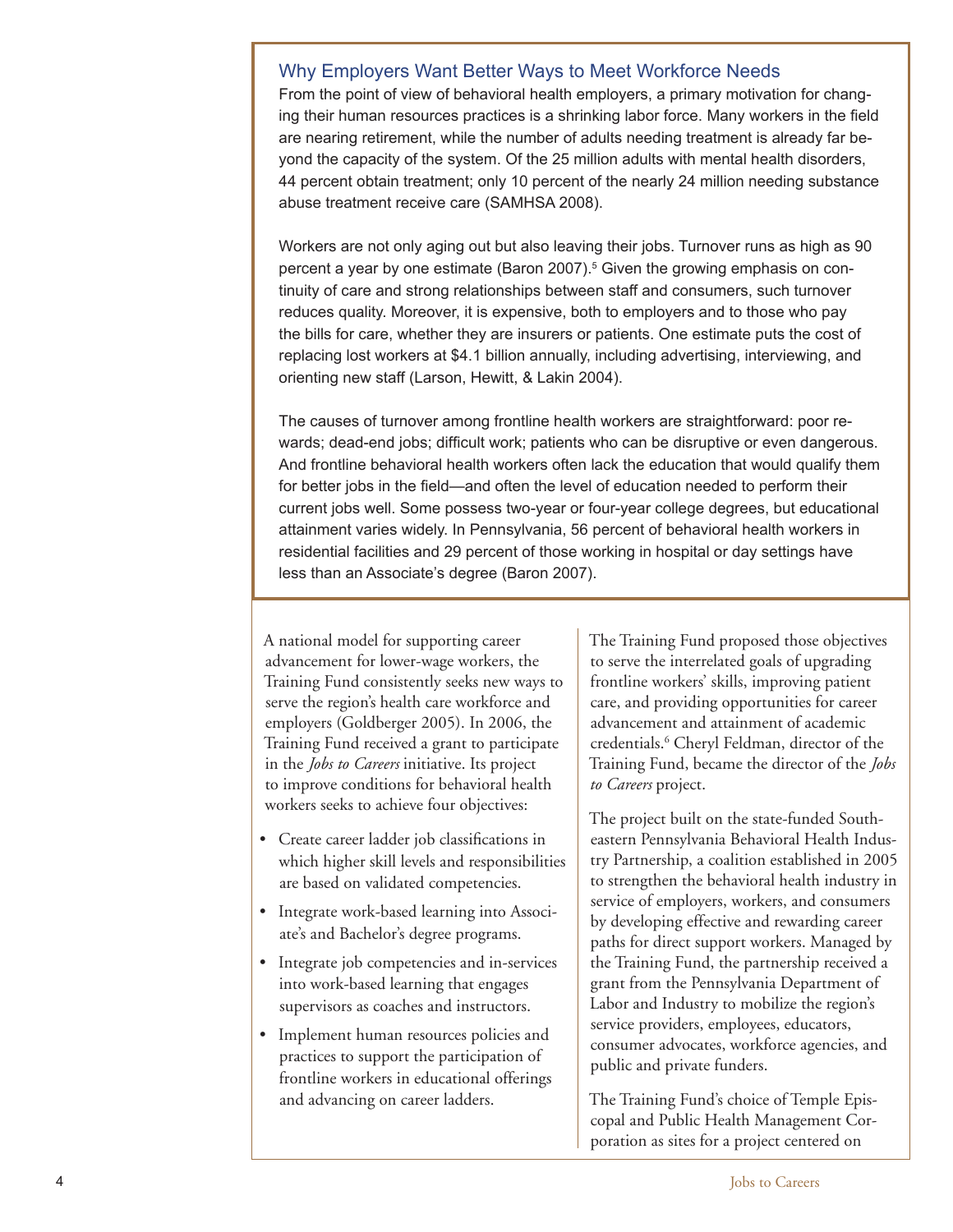competencies was deliberate. By identifying competencies and designing curricula that span two very different organizations, the Training Fund sought a model that would apply to the wider field of behavioral health, which encompasses diverse settings *(see box, "Two Organizations" )*.

While most of the Training Fund's education services involve hospital and long-term care settings, it has a long history with behavioral health instruction. Since 1978, it has offered training for behavioral health technicians, with over 600 students completing the program. Philadelphia University, a private institution and a partner in the *Jobs to Careers*

#### Two Organizations

The contrasts between the two employers in the Philadelphia Jobs to Careers project are striking. The modality of treatment differs, with one based in a hospital and the other in assorted residential, community-based facilities. The two have differing patient populations, with Temple Episcopal serving a higher proportion of adults with longerterm, chronic mental illnesses. And the workforces diverge. Temple Episcopal's hospital-based workers are concentrated at one site and share one job title (mental health worker); PHMC's residential workers are scattered among numerous facilities and work under a variety of titles, such as mental health technician, residential assistant, and milieu counselor. Temple Episcopal has a large and unionized workforce; PHMC's smaller workforce is not unionized.

The two workforces also differ in educational levels. Over half of Temple Episcopal's frontline workers hold two-year or four-year college degrees, and nearly all have some college. Few PHMC's caregivers have attained degrees.7 Temple Episcopal's technicians all serve under the supervision of psychiatric nurses; residential caregivers at PHMC facilities do not.

project, reviewed that program's curriculum in 2004, for equivalency with university requirements. The university determined that program graduates could obtain 21 credits that they could apply toward obtaining a 30-credit Certificate in Behavioral Health. The university's certificate program, in turn, articulates with Associate's and Bachelor's degrees in behavioral health.

Despite its history of training behavioral health workers, the Training Fund had not changed the industry's basic workforce practices. Education and training continued to be minimal in most workplaces—a few hours per year of required in-service sessions. And the curriculum offered by the Training Fund and Philadelphia University, while providing the basics for frontline psychiatric jobs, did not provide frontline mental health workers with the full competencies and knowledge necessary to advance on a career path or to support consumers' recovery. A major goal of the project is to use the newly identified competencies to upgrade the behavioral health curriculum. Philadelphia University, in turn, will assess the new curriculum to determine the number of credits awarded to those completing it.

#### What It Takes to Do the Job: Identifying Competencies

To address these gaps Gill and his colleagues at the University of Medicine and Dentistry of New Jersey were engaged to identify competencies and develop curriculum to match them. Gill is founding chair and professor in the UDMNJ's Department of Psychiatric Rehabilitation and Counseling Professions. A nationally recognized expert in psychiatric rehabilitation, he is deeply involved in the movement to define new educational models and practices for psychiatric care, with a focus on recovery. His department is the first of its kind in the country to offer Associate's, Bachelor's, Master's, and Doctoral degrees in psychiatric rehabilitation.

A major goal of the project is to use the newly identified competencies to upgrade the behavioral health curriculum.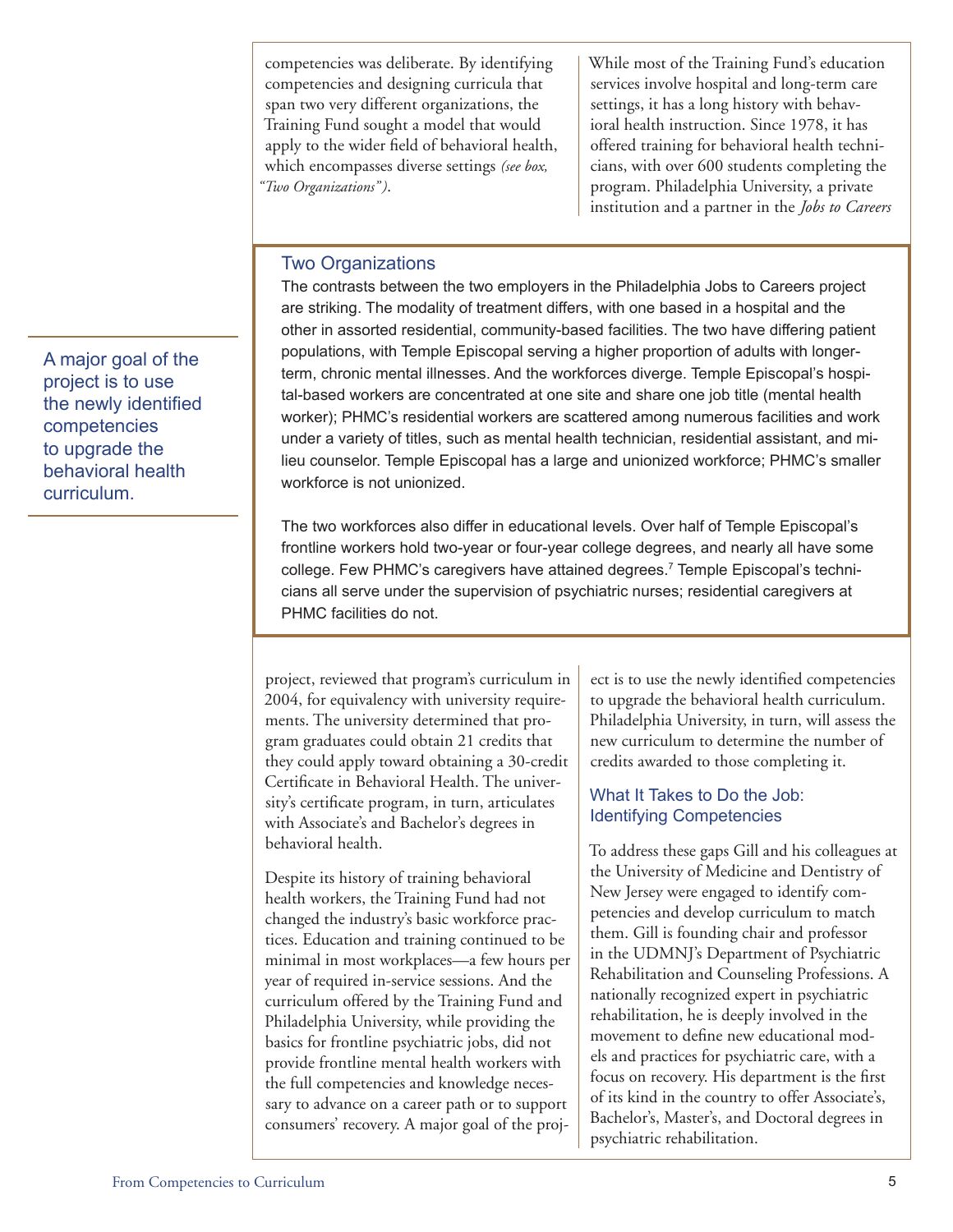"The workplace is the best place to find subject matter experts," explains Gill; experienced, competent employees are most familiar with the tasks performed on the job.

The UMDNJ team had two major tasks in *Jobs to Careers*: documenting the competencies required to carry out behavioral health work as currently practiced in the employer sites; and injecting competencies that move the work to a higher level of performance and responsibility.8 Both of these tasks require "validation"—getting expert confirmation that the competencies identified are the right ones and reflect the best knowledge in the field.

The UMDNJ team, composed of faculty in psychiatric rehabilitation, looked to two kinds of expertise. First, they combed the academic and professional literature for previous job analyses and role delineation studies in behavioral health and research on "evidence-based practice" in mental health services and psychiatric rehabilitation.9 Of special importance here is the practice of psychiatric rehabilitation and recovery. Grounding competencies in current research would help the project build a model that could be standardized and adopted by other behavioral health providers in Pennsylvania and beyond.<sup>10</sup> It would also help expand and update the curriculum already in use by the Training Fund and Philadelphia University for certifying behavioral health technicians.

The second kind of validation, and for Gill the critical one, would come from "subject matter experts": the men and women who do the jobs, their direct supervisors, and, in some cases, behavioral health consumers. "The workplace is the best place to find subject matter experts," explains Gill; experienced, competent employees are most familiar with the tasks performed on the job (Gill 2008). Subject matter experts in the workplace are essential to the accurate delineation of job roles and competencies. And they are especially vital in *Jobs to Careers*, which emphasizes learning that is linked directly to the work itself. To develop curricular content that is work-based, a competency study must elicit the tasks most needed for behavioral health workers to do their jobs as well as possible. It must illuminate what they do on the job something that is second nature to those doing it but not codified in a systematic way. Yet it must also reveal why they do particular tasks; how they might perform them better, according to best practice standards in the

field; and what they do not do but should as members of a recovery-based care team.

Tasks uncovered from a literature review are typically broadly defined, and this study was no exception. They include thinking, problem solving, decision making, and effective communication. These can also be gleaned from observations of workplaces, certification exams, or experts in human resources. But, as Gill explains, these very general domains of work tasks must be grounded in the practices of specific workplaces.

Gill's team members analyzed jobs and delineated the roles performed by behavioral health workers in several steps. They asked workers at Temple Episcopal and PHMC to say which tasks are most important to their jobs, which are most critical, and which they do most often. The team followed up with additional interviews. Sifting out the most urgent or critical tasks matters because frontline workers may face life-threatening situations, particularly with patients who suffer from severe mental or substance abuse disorders. Critical tasks are the ones that a behavioral health worker must learn immediately. But identifying the most critical tasks is also a practical matter for organizing work, supervision, and training. For learning to be work-based, the curriculum must be efficient, focusing on the skills and knowledge most needed on the job.

#### Expanding the Competency Framework

Before proceeding with the job analysis, Gill sought to understand the variety of programs and frontline positions represented by the two employers. Given a multitude of services, job descriptions, and titles, his team engaged in more site visits to learn about the employers' diverse services from individual program directors and managers.

The UMDNJ team proceeded to visit Temple Episcopal Hospital and PHMC's residential treatment facilities in early 2007. After becoming familiar with each facility's program models and the populations they treated, Gill interviewed behavioral health workers, individually at Temple and in groups at PHMC's diverse facilities. The staff members spoke in detail about the jobs they did, how they did them, and what they needed to know to do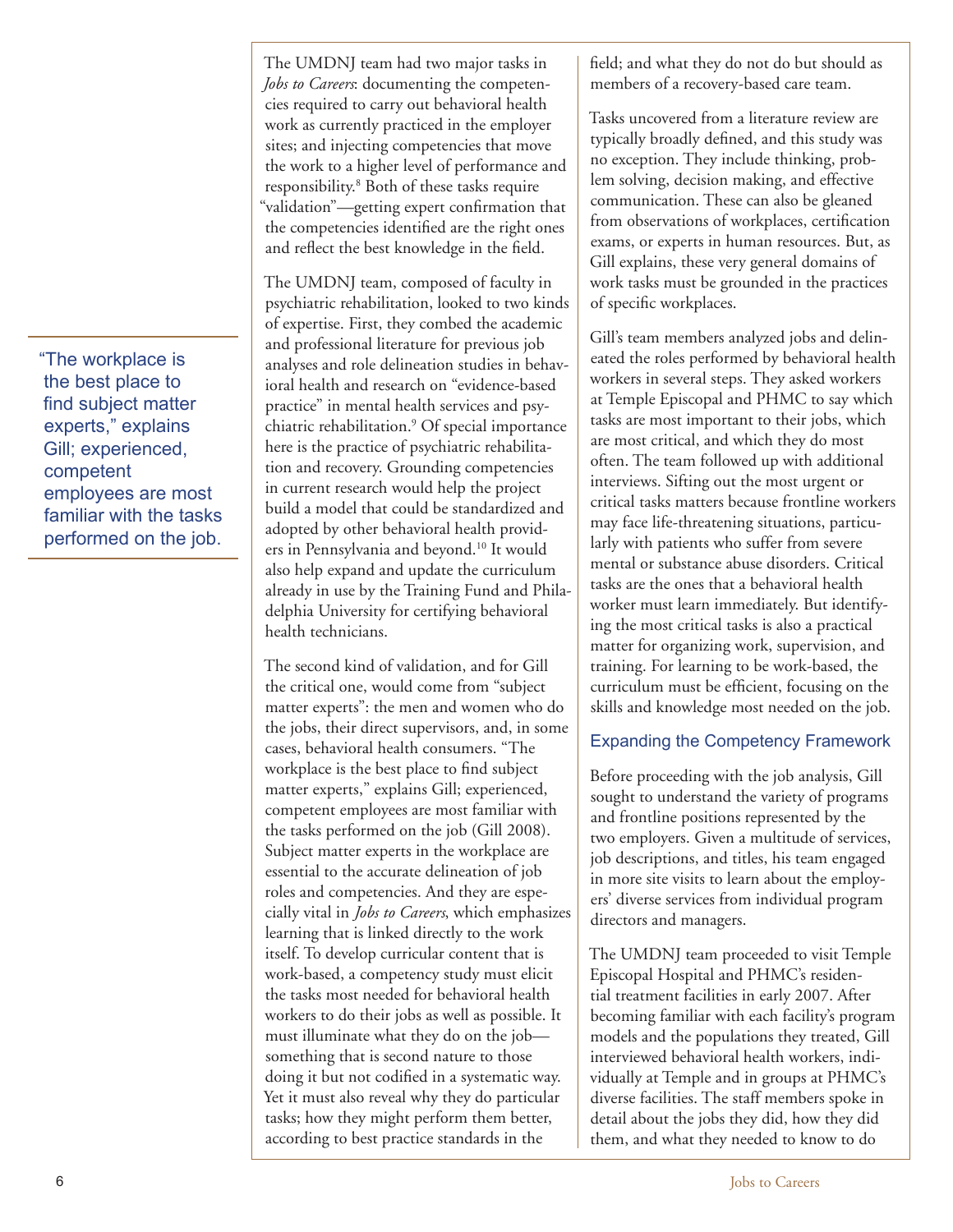Another revelation, according to Gill, was the importance accorded to helping all service recipients gain skills of daily living. It was by far the highest weighted domain, yet it is not typically part of formal job descriptions.

them effectively, including the most critical and most frequently performed tasks. The researchers also met with supervisors—to confirm or complete workers' accounts and to determine which skills and tasks were missing from workers' accounts or from the jobs themselves as currently constituted. Additional group discussions and interviews provided further cross checks and helped the research team assign priorities to various tasks.

This process confirmed what the UMDNJ team had learned from previous competency studies: frontline workers generally know more than anyone else about what it takes to do their jobs. While supervisors augmented their accounts—mainly about the things that people "don't know that they don't know," in Gill's words—they added few tasks to those described by the direct care staff.

A good example of this is a task reported in many interviews: "crisis de-escalation." One worker reported that "an important part of my job is to keep things calm on the hospital unit." Upon further inquiry with this worker, his or her peers, and supervisors, the researcher uncovered specific tasks and skills involved in calming agitated patients. These include observing and consulting with co-workers about symptoms and changes in behavior, notifying supervisors, and using behavioral techniques to help the patient calm down. Supervisors from Temple Episcopal and PHMC validated this finding, agreeing that crisis de-escalation is important, critical and frequent, and new employees need to master it quickly. They also supplemented worker accounts of the knowledge and skill needed to calm patients effectively, adding the ability to recognize and understand specific symptoms and to use body language that is confident but not aggressive.

After the interviews, the UMDNJ team grouped job tasks into larger categories— "domains"—weighting them based on the ratings given to each by the subject matter experts. Thus, the team assigned more weight to domains of knowledge and skill more important, more frequently used, and/or more urgent. Using their experience in teaching skills needed for psychiatric care, the faculty members refined the definitions of tasks sug-

gested by workers and supervisors into specific learning objectives for each domain.

It was this set of objectives that provided the skeleton for a behavioral health curriculum. The results point to the comprehensive effort mounted for *Jobs to Careers*, as well as to the complexity of frontline behavioral health workers' jobs. The interviews identified 49 tasks, grouped into eight domains *(see box, "The Skills of Frontline Workers in Behavioral Health," on the following page)*.

One surprising finding from this process, according to Gill, is the similarity of responses for competencies across Temple Episcopal and PHMC's workplaces. The similarities at the level of broad requirements for behavioral health workers helped realize the goal of a core set of competencies spanning the two organizations. The researchers omitted very specific competencies, such as those needed for working with PHMC's particular populations (adolescent boys with addictions, mothers with mental illness) in favor of more general ones, such as those needed for treating addictions, recognizing symptoms of mental illnesses, or responding to crises.

Another revelation, according to Gill, was the importance accorded to helping all service recipients gain skills of daily living. It was by far the highest weighted domain, yet it is not typically part of formal job descriptions. There was also a high priority granted to crisis management. However, applying program philosophy was weighted lower, although important enough to be part of the curriculum.

#### From Competencies to Curriculum

The UMDNJ team, in cooperation with the employers and District 1199C Training and Upgrading Fund, grouped the competencies and associated learning objectives into three large modules, based on similar areas of competency. For example, it takes strong interpersonal skills to cope with a patient in crisis, just as running effective therapeutic groups requires good teamwork skills. The team combined the material into three modules to keep the curriculum manageable for delivery in the workplace and to demonstrate the relationships among different competen-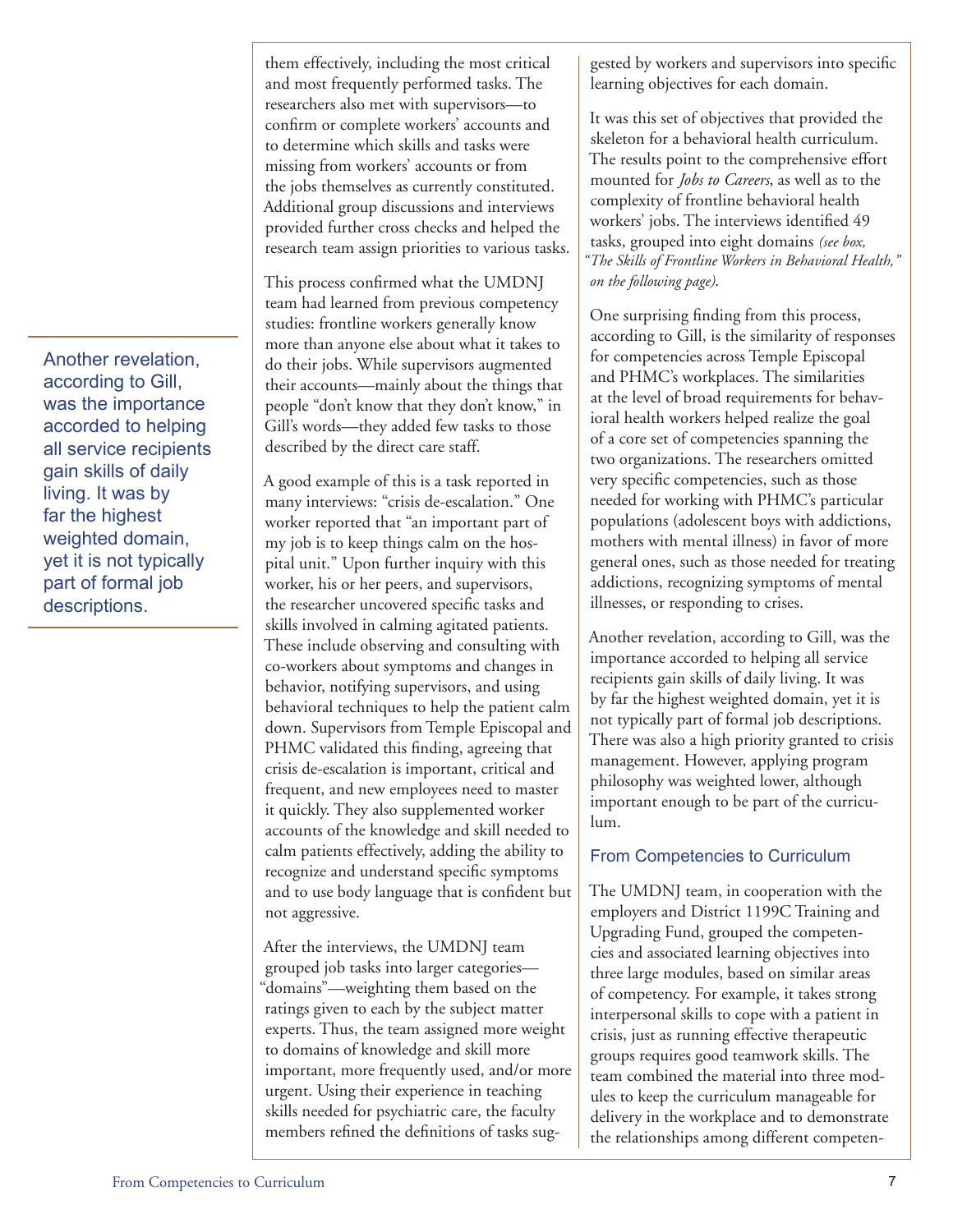#### The Skills of Frontline Workers in Behavioral Health

A reserach team from the University of Medicine and Dentistry of New Jersey identified eight skill domains that are central to the work of frontline behavioral health workers. These are listed in order of importance, beginning with the most important.

Skill Development Methodology: Lists the Activities of Daily Living and social skills most commonly needed by service recipients; identifies the four phases in the process of teaching an ADL or social skill ("tell, show, do, review")

Crisis De-escalation: Knows procedures for asking for help from others; knows documentation process for crisis situations

Ethics and Boundaries: Maintains appropriate client confidentiality; understands when confidentiality must and should be breached (e.g. to avoid serious harm)

Interpersonal Competencies (especially for informal communication): Uses listening skills; analyzes conversations for gaps, themes, intensity

Basic Behavioral Health Care Knowledge: Knows symptoms of major mental illnesses; identifies symptoms of substance abuse disorders that are similar to other medical and mental health conditions

Team Participation: Provides the team with relevant information using professional language; identifies factors that cause breakdown in team communication

Group Skills: Defines the common types of group interventions; records individual progress made in each group session

Applying Program Philosophy: Understands varying definitions of recovery; understands which definitions are most applicable to own program

cies. Each module is roughly equivalent to six academic credits.

The three modules are:

- 1.Core Behavioral Health Knowledge including program philosophy, ethics and boundaries, and knowledge of addictions and co-occurring disorders
- 2.Interpersonal Competencies and Crisis Intervention
- 3.Skills Training, Group Skills, and Teamwork

For each module there is a series of desired job role behaviors. These, in turn, are accompanied by learning objectives, or what the worker needs to know to be competent in that behavior. For example, the learning necessary for the competency "Core Behavioral Health Knowledge" leads to these desired job role behaviors:

• Describes a variety of techniques and skills used for de-escalating a crisis, such as the use of conciliatory and calming language,

tone of voice, non-threatening approach, active listening skills; and

• Describes appropriate physical safety techniques that can be used as last resorts in deescalating a crisis.

The detailed outline for the modules specifies the instructional methodology to be used for each learning objective: didactic instruction, a workplace seminar; work-based learning, through "action learning assignments" carried out as part of one's job responsibilities; or a combination of seminar- and work-based methods. Developing this methodology involved back and forth among the research team, employers, and staff of the Training Fund. Gill asked for input on the modules' content, whether the content and its order made sense, and what important elements were missing. He also consulted supervisors about the appropriateness of the assignments associated with each week's curriculum.

Matching specific learning objectives to distinct learning modes demonstrates the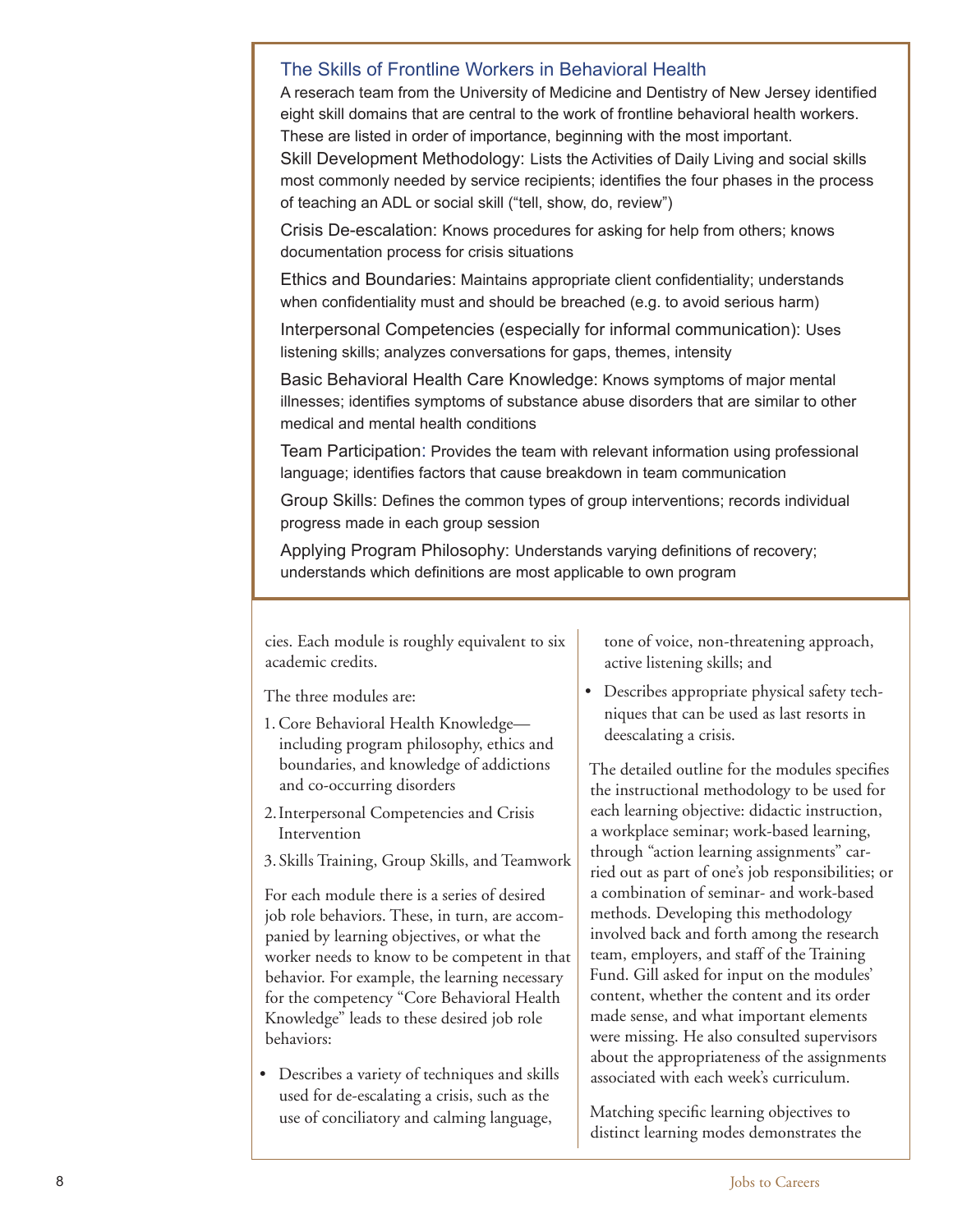importance of job competencies to workbased learning. Learning factual information and theories—about program policies, symptoms of mental illness, or approaches to recovery, for example—lends itself to the lecture-and-discussion format of a seminar. Demonstrating how these and other facets of the job are applied, and testing them against the real experiences of workers and consumers, requires learning from action, or work-based learning *(see box, "An Example Of Instruction Methods by Job Behavior: Crisis De-escalation")*.

The assignments given to help participants master the learning objectives also illustrate the contrast between traditional and work-based modes of learning. For the latter, participants take on concrete tasks related directly to their work with patients and peers in the wards or residences. In one assignment, for example, they must use observation and evaluation skills to determine if a potential crisis is occurring. They would then follow up with their supervisor to offer evidence of their observations of a potential crisis.

| An Example of Instruction Methods by Job Behavior: Crisis De-escalation             |                                                                                             |         |                            |  |
|-------------------------------------------------------------------------------------|---------------------------------------------------------------------------------------------|---------|----------------------------|--|
| Desired<br>Job Role<br><b>Behavior</b>                                              | Learning Objectives Required For Competency                                                 | Seminar | Work-<br>based<br>Learning |  |
| Participates<br>in follow-up<br>procedures<br>once a crisis<br>situation is<br>over | Knows documentation process for crisis situations                                           | ✓       |                            |  |
|                                                                                     | Utilizes documentation process after crisis situations                                      |         |                            |  |
|                                                                                     | Evaluates the crisis event with co-workers to<br>determine what worked and what didn't work | ✓       |                            |  |
|                                                                                     | Assists in follow-up discussions with clients who may<br>have witnessed the crisis          |         |                            |  |
|                                                                                     | Assists in follow-up discussions with the<br>people involved in the crisis                  |         |                            |  |

Other assignments ask caregivers to hone their skills during and after a crisis. In the midst of crises, they learn to practice a variety of techniques. For example, they learn to use an even tone of voice when speaking to consumers and to help the person in crisis focus on the present. They also learn to listen nonjudgmentally to the person in crisis.

For assignments in each case, behavioral health workers evaluate themselves about whether they have demonstrated the competency in question. They also consult peers to assess whether they have used the skills, and then meet with supervisors to discuss how the technique has worked for them during the crisis.

Supervisors play a critical role in both the traditional and the work-based assignments. In both cases, they must verify that the competency was attained. Designers of the new curriculum intend for this to be much more than a simple "check-off"—as a traditional teacher might do to document that homework was completed correctly. Particularly in the "action learning" assignments associated with work-based learning, supervisors need to move beyond competency demonstration to helping workers explore and even question what they are learning. $11$ 

Educators, project managers, and behavioral health workers in the Training Fund's project have all noted this essential difference in both curriculum and instruction. Under traditional approaches to teaching, a person working in psychiatry might learn about diagnosing a particular disorder, such as schizophrenia, by reading the standard text, the Diagnostic

Learning factual information and theories—about program policies, symptoms of mental illness, or approaches to recovery, for example—lends itself to the lectureand-discussion format of a seminar. Demonstrating how these and other facets of the job are applied, and testing them against the real experiences of workers and consumers, requires learning from action, or work-based learning.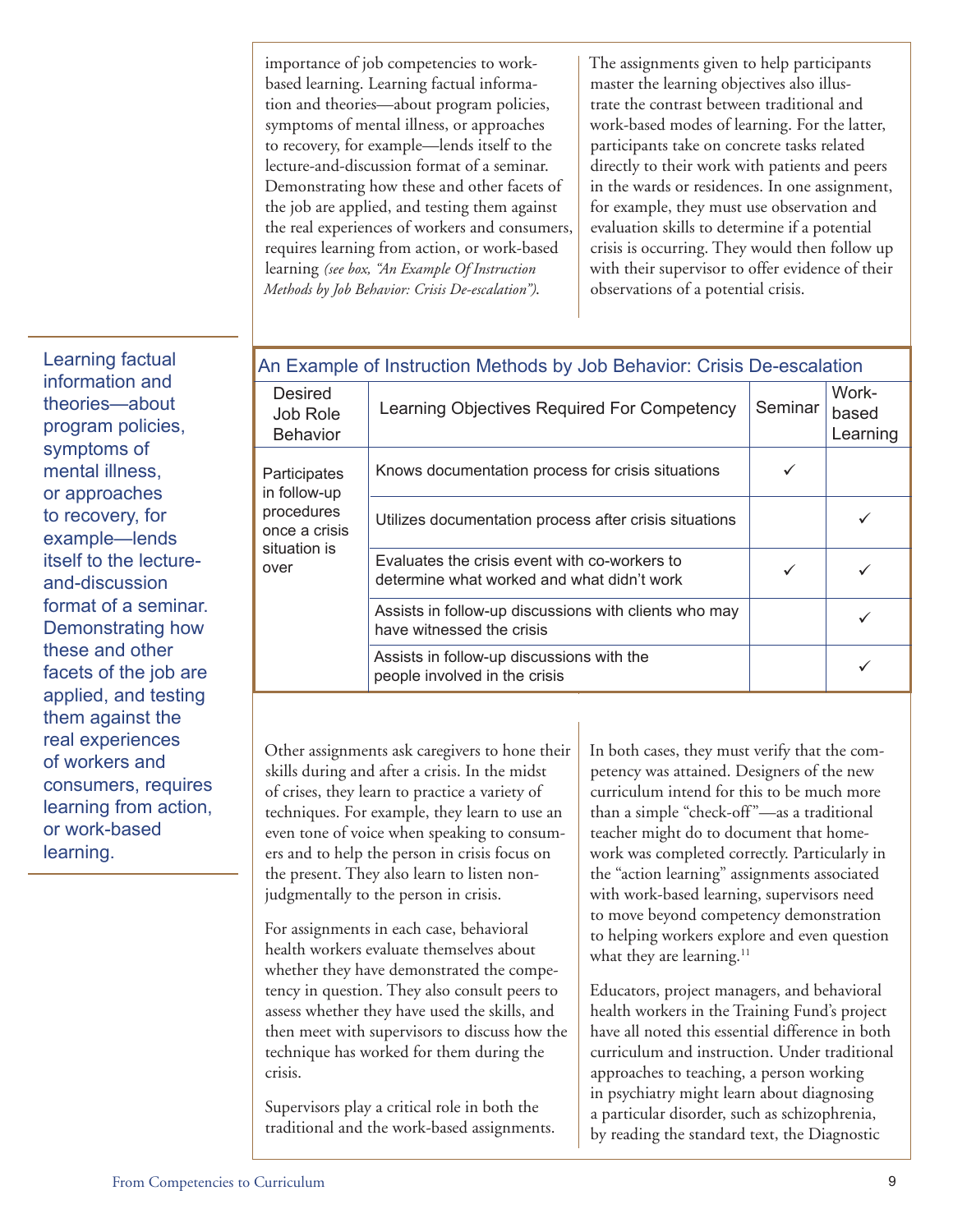Under the work-based model, workers at Temple Episcopal Hospital or PHMC choose a diagnosis of interest, observe and interact with a patient with an illness on the schizophrenic spectrum, and read his or her chart and medical records. As part of the assignment, the worker might also interview one or two people, such as a doctor on staff or a nurse-supervisor. The worker then reflects on whether the diagnosis in the chart accurately reflects the patient's actual behavior. Upon returning to the seminar, workers discuss their experience of the assignment and describe their observations and analysis.

and Statistical Manual of Mental Disorders.

Similarly, where a student might have mastered the concept of "recovery" by consulting a textbook, he or she now would study it in a reflective, multi-dimensional way. The homework would still involve reading the standard definition, but the work-based learning would engage the student in discussions with supervisors, peers, other staff, and consumers regarding their definitions and experience of recovery. The workers would weigh all the information gained in this way alongside the textbook definition.

Challenges to Implementing a Competency-based Curriculum

Implementing a competency-based curriculum is complex and demands considerable staff effort, curriculum expertise, and instructional time. For this project, the delineation of competencies took almost one year to accomplish, even though an initial analysis had been done previously for Temple Episcopal. Course time, originally planned to be 12 weeks for each module, takes 16 weeks. However, classroom time overall has been reduced to 144 hours from the 300 hours required for Philadelphia University's traditional course, in part because the project is comprehensive. Rather than teach one or a few work-related skills, the project team opted to revamp an entire course of instruction for all aspects of an occupation.

Gill also attributes the lengthy startup to the need for thoroughness, as well as to accommodate employers' schedules and unexpected events in the workplace. Conducting individual interviews and focus groups, as well as paying the close attention to frontline workers (as opposed to relying solely on managers' written descriptions and/or literature reviews) also added time.

Because competencies will be taught largely through work-based learning, entirely new assignments were required. And because much of the content—recovery, psychiatric rehabilitation—was new to the program, the previous behavioral health curriculum had to be almost completely revamped.

Another challenge lay in setting priorities. Assigning weights to certain areas of behavioral health work was made difficult by employers' beliefs in the value of all competencies. This resulted in real but small differences in priority among particular items, such as teaching skills to consumers versus applying program philosophy

#### Lessons for Practice

Organizations considering a competency approach to designing curricula can apply lessons gleaned from the experience to date of the Training Fund, its partner employers, and educators:

*• Get expert assistance.* Kenneth Gill and his team's previous experience with job analysis and curriculum development contributed depth and legitimacy to this effort and the resulting product.

Treat competency identification as a work in progress, with continuous attention to improving quality. The researchers built repeated quality checks by employers and subject matter experts into the process of mapping job competencies.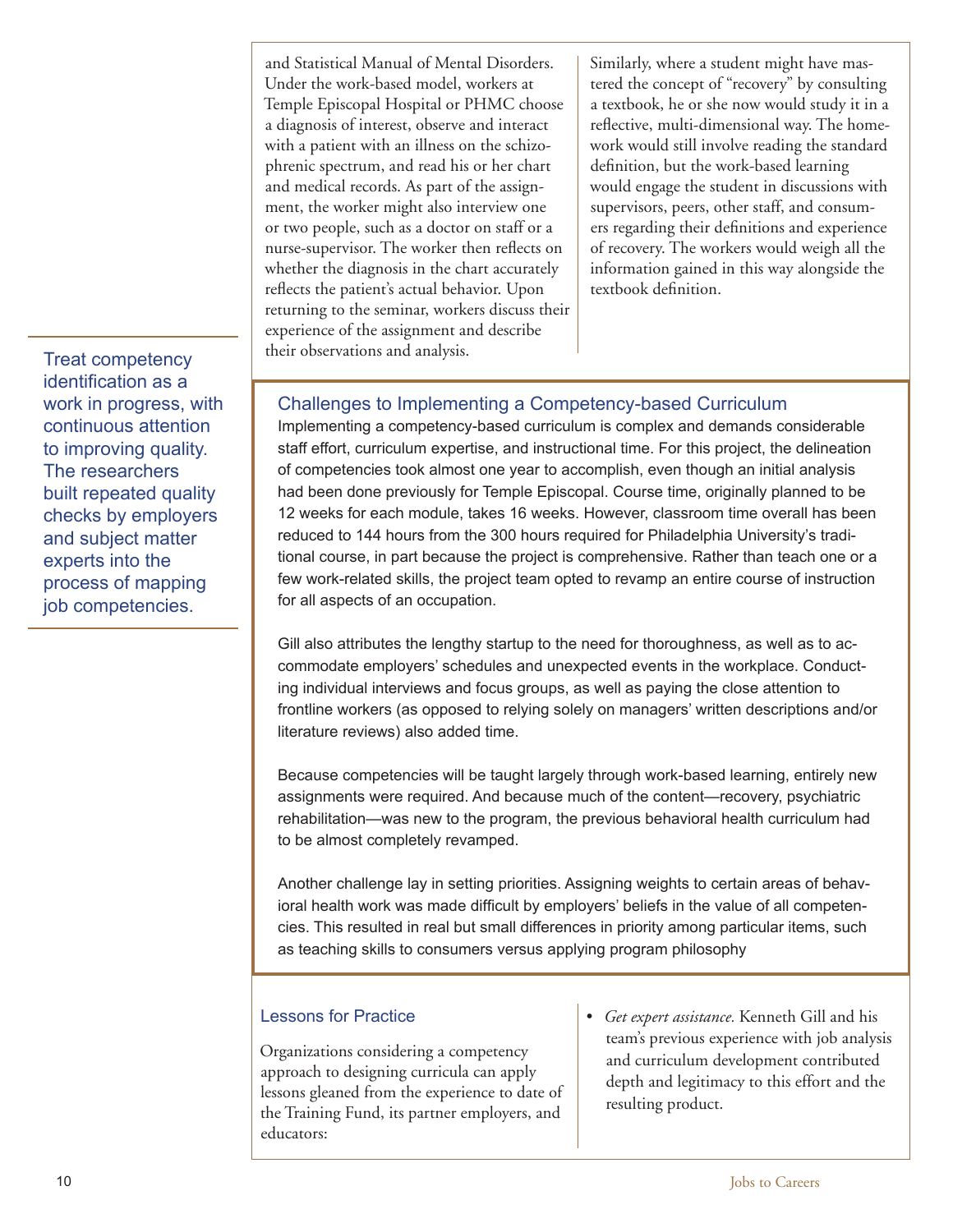- *• Listen to experts on the ground.* As Gill notes, the ultimate experts about the jobs are the individuals who spend the most hours with consumers. Gill's team could have relied on written surveys of workers, or relied on their managers, but the group and interview studies enriched and deepened understanding of job competencies.
- *• Collect data from diverse sites.* The job analysis was enriched by its demonstration of common competencies across very different work environments.
- *• Treat competency identification as a work in progress, with continuous attention to improving quality.* The researchers built repeated quality checks by employers and subject matter experts into the process of mapping job competencies. There will be further refinement as successive cohorts of workers and supervisors engage the competencies through work-based learning and classroom instruction.
- *• Recognize that assessment requires more than a "check-off."* Supervisors need to be engaged in an open-ended learning process that encourages workers to consider multiple approaches and answers to problems. This moves beyond expecting workers to demonstrate competencies and answer rote questions.
- *• Training the trainers takes more than one session.* A day's introduction to "coaching" methods is not enough to convey a different role, orientation, and methods of instruction and assessment to supervisors in behavioral health. Booster sessions are valuable, but more orientation to the philosophy and methods of competency-driven, work-based learning will be necessary.
- *• Be prepared for extra preparation.* To master a curriculum that is both experiential and theory-based, frontline workers need to be assessed early on for academic readiness. Preparation in foundational skills, such as reading and critical thinking, may be necessary before embarking on more demanding competency-based coursework.

#### Transforming Professional Development

As of February 2009, two cohorts of frontline workers at Temple Episcopal Hospital and one from PHMC had completed the Core Behavioral Health Competencies and Interpersonal Skills/Crisis Intervention modules of the new curriculum. They are currently completing the final module, involving leading groups and training consumers in skills of daily living. Thirty-three workers have participated, and further cohorts are planned for both organizations. It is too early to report impacts on worker performance or patient/consumer outcomes, but the development of the new, competency-based curriculum is clearly changing both organizations' approaches to educating their frontline staff. Until now, neither has had a standardized, uniform set of competencies on which to base training and development. Findings on the impact of competency-based training will be available in 2010, when final results from the *Jobs to Careers* national evaluation are released, as well as a study of return on investment from the Temple Episcopal project.<sup>12</sup>

The initiative could provide many longerterm benefits, both to participating workers and employers and to the field of behavioral health. One is the potential to offer better service to consumers, rooted in the recovery model and in current research on evidencebased practices in psychiatric rehabilitation. Another is the impact of a work-based, competency-oriented curriculum on human resources and organizational practices. Implementing the curriculum has required supervisors and workers to change their roles and relationships with one another. Rather than overseeing performance of tasks and obtaining "check offs" on demonstrated competencies, supervisors are encouraged to help workers pose problems and generate their own answers.

Another key use of the competency approach is the creation of wage and career advancement pathways for participants completing the behavioral health training. While Temple Episcopal and PHMC are implementing wage progression through different means—collective bargaining through the labor-management system in the first, cataloging of diverse job titles and descriptions across facilities to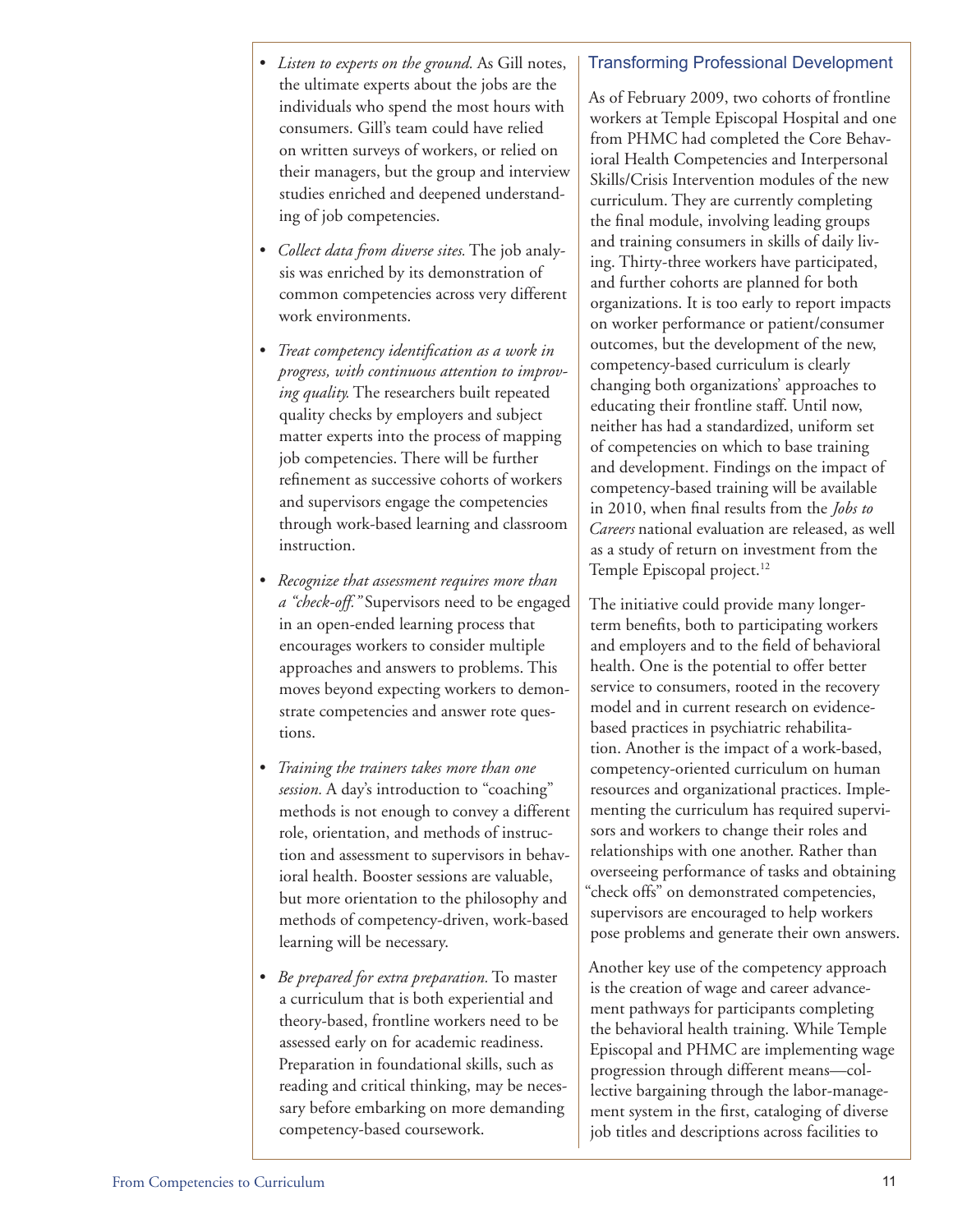develop career paths at the second—both are employing the competency process and the resulting curriculum to rework human resource practices, including wages and advancement.

The development of standard, competencybased curricula also has the potential to enrich and expand "in-service" or required professional education. There is also potential to sustain this model financially by incorporating the new curriculum into in-service education—part of the requirements for licensure by the Joint Commission on the Accreditation of Health Care Organizations. However, it will be challenging to align the curriculum with current in-service requirements (which in some cases are not up to date with best practices and research in the field).

Workers who attain competencies through work-based learning will also be building a foundation for college study. The District 1199C Training and Upgrading Fund is developing a "crosswalk" of the competencies and curriculum with the fund's existing certificate course for behavioral health technicians, developed by Philadelphia University. The

goal is to determine the amount of credit that workers can earn at the university, and ensure that it is transferable for those going on to earn an Associate's or Bachelor's degree. The University of Medicine and Dentistry of New Jersey may also integrate the curriculum with its degree and certificate programs. A career coach engaged for this program is developing education plans with employees to help them determine short-term and longer-term education and career goals.

Perhaps the furthest reaching consequence of the competency approach and work-based learning in *Jobs to Careers* would be for the field of behavioral health to pay greater attention to frontline workers and their jobs. This project provides an example of what it means to take frontline workers' jobs seriously—understanding workers' contributions, while expanding their knowledge and their role in the care-giving process. And the careful research, validation, and translation of competencies into curriculum lays a promising foundation for other employers, educators, and regulatory and funding bodies.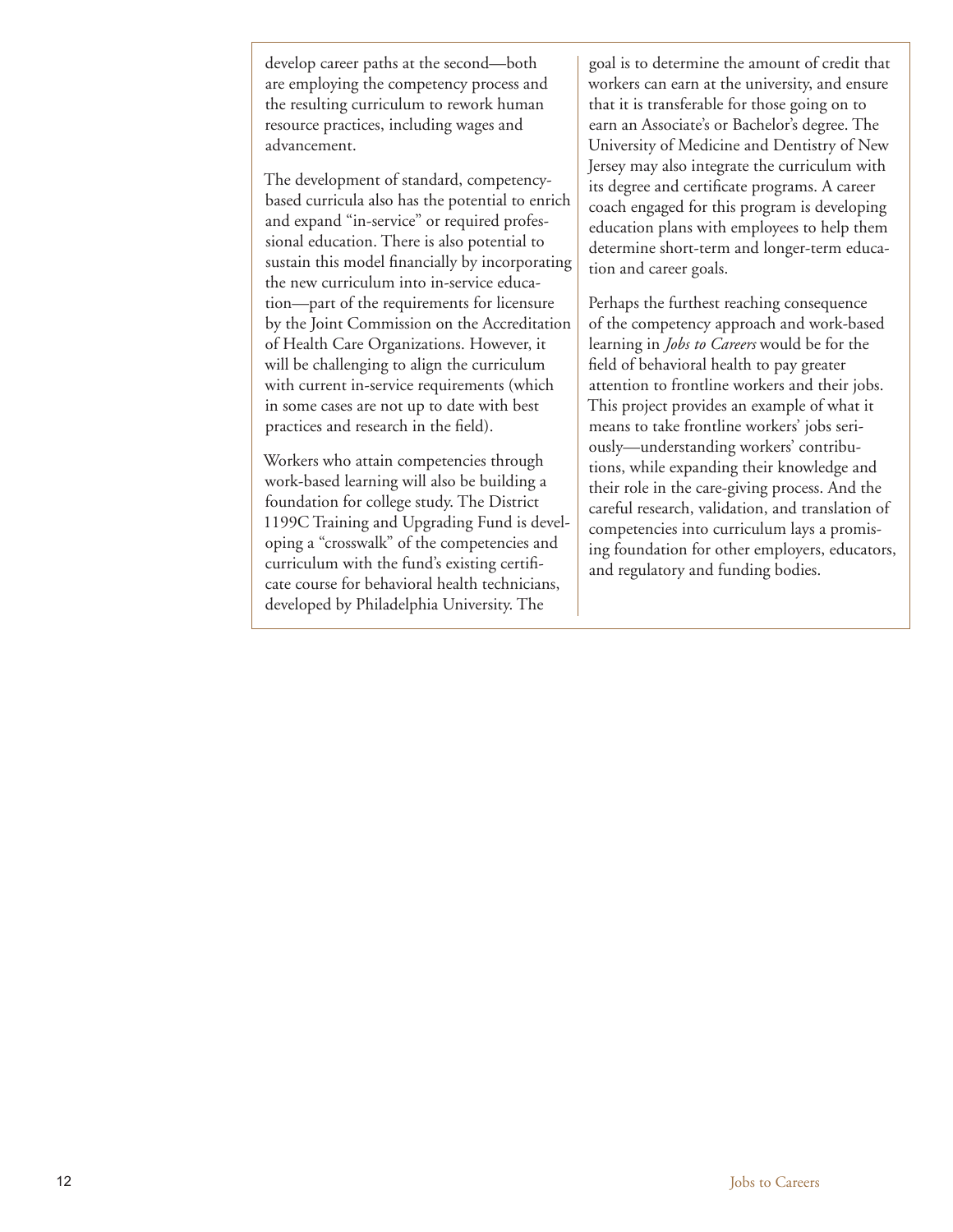#### APPENDIX

#### Competencies in Context

The U.S. Department of Labor defines "competency" (or the abilities or skill sets necessary to perform a job) as "the capability to apply or use a set of related knowledge, skills, and abilities required to successfully perform critical work functions" in a defined work setting (Sten et al. 2006). The definition notes that "competencies often serve as the basis for skill standards that specify the level of knowledge, skills, and abilities required for success in the workplace as well as potential measurement criteria for assessing competency attainment."

Competencies can be either foundational or technical. Foundational competencies include general skills that may be personal (readiness to learn), academic (reading, using a computer), or workplace-related (working with teams, problem solving). Technical competencies are associated with particular industries, occupations, or workplaces. In behavioral health care, foundational competencies include reading a patient chart for information or communicating successfully to calm a patient. Diagnosing symptoms of schizophrenia or understanding the "12-step" approach to recovery are examples of technical competencies.

The tradition of competency-based learning and assessment stretches back to craft apprenticeships in ancient and medieval times. More recently, licensing and accrediting authorities in health professions have long used clinical demonstration of standard competencies as a required gateway to practice. Licensed professionals in behavioral health, such as therapists, addictions counselors, and psychiatric nurses, face similar requirements. But until recently, there was less emphasis on standard skills or job definitions for workers on the frontlines of these fields.

Recent moves to define and adopt competencies for all levels in the workplace have been fueled by employers' needs for objective measures for selecting job candidates and determining policies for compensation, promotion, and staff development. Competency advocates look for the knowledge, skills, abilities, and personal characteristics that predict or enhance successful performance on the job. In addition, a competency-based approach considers the ways that organizational characteristics affect individual performance and motivation (Hoge, Tondora, & Marrelli 2005). A variety of employers, including hospitals and

manufacturers, have analyzed job skill requirements—sometimes using off-the-shelf tools and software programs—to identify skills and skill levels needed to perform jobs in a specific workplace and to create occupational profiles spanning a number of employers (ACT WorkKeys 2008; Putnam 2008).<sup>13</sup>

The Department of Labor has further refined the practice of job analysis by collecting and disseminating "Industry Competency Models" in a variety of fields, including financial services, information technology, and advanced manufacturing (U.S. DOL ETA 2008; Ennis 2008). These efforts build on a number of initiatives to create formal definitions and standards for jobrelated skills and knowledge across industry and occupational categories. The latter include the National Skills Standard Board, a publicly funded coalition of leaders from business, labor, education, and community groups, and "O\*NET," the Occupational Information Network, a database developed by the U.S. Department of Labor. Both efforts conceptualized work in terms of information about jobs, and their requirements, and information about people, and their skills, abilities, and interests (Leff et al. 1999; Wilcox 2002).

Under the NSSB, voluntary skills standards were developed for manufacturing and the sales and service industry sectors, and research was initiated in other areas as well, including retail and public administration. The federal government withdrew from this effort in 2003, but a membership foundation, the National Skills Standard Board Institute, carried on with researching the development and use of industry skill requirements in manufacturing, retail, and other areas (AYPB 2002).

O\*NET, and its "Content Model" or conceptual framework, has become a standard public resource for occupational information. The database is updated at regular intervals through surveys of workers in a range of occupations. It supports online applications for researching occupations and careers. The O\*NET Content Model defines key aspects of an occupation in terms of measurable descriptors, such as worker characteristics and occupational requirements. It enables users to "cross walk" occupational information across jobs, sectors or industries, and within specific occupations. For more information, see www.onetcenter.org.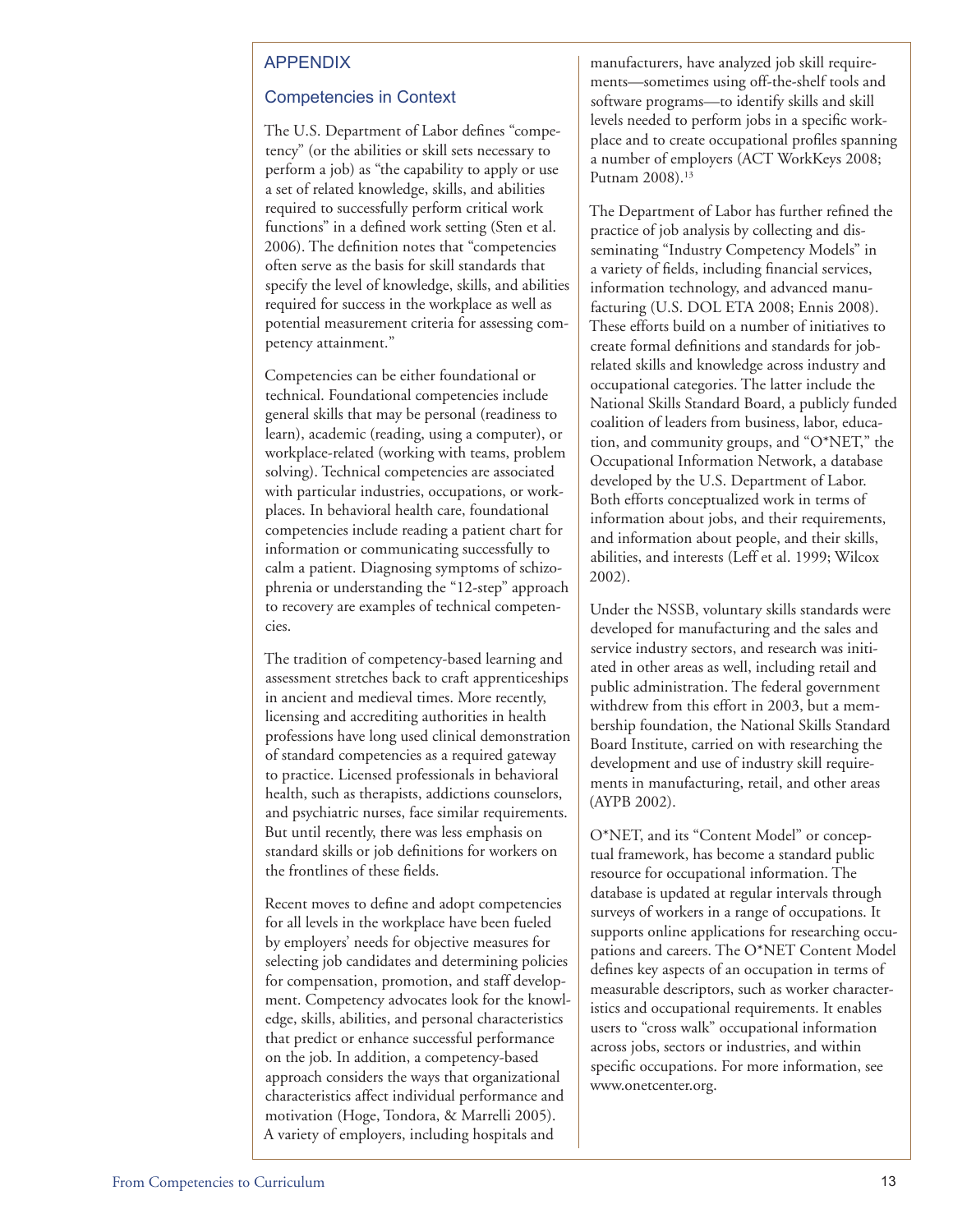#### ENDNOTES

<sup>1</sup> Episcopal Hospital, the city's charity hospital, was acquired by TUHS in 1998 (along with the Newman Center, another psychiatric rehab provider) to create Temple Episcopal Hospital to provide in-patient mental health services.

2 Out of eighty frontline staff, just six had turned over in the prior year. One of those leaving on a voluntary basis had done so to enroll in nursing school.

<sup>3</sup> This figures includes those treating persons with developmental disabilities. But this estimate may understate the number employed, due to the many disciplines and settings where mental health services are offered, overlapping roles, and ambiguous job titles, as well as a paucity of data on the number of workers treating substance abuse (Robiner 2006). The field is projected to grow modestly, with workers in residential mental health and mental retardation facilities accounting for the increase. At the same time, employment in psychiatric hospitals will decline (U.S. BLS 2007).

4 In Pennsylvania, a work group convened by the Office of Mental Health and Substance Abuse Services drafted a blueprint for building a recov ery-oriented service system. A Call for Change: Towards a Recovery-Oriented Mental Health Ser vice System for Adults was subsequently endorsed and adopted by the agency (Anglin et al. 2005).

<sup>5</sup> While the cited figure was drawn from research on long-term care (for elders and people with disabilities), it is comparable to estimates for turnover within specializations in behavioral health. For example, direct support workers in residences for people with developmental disabili ties turn over at rates of 40 to 70 percent (Larson et al. 2004).

 While career advancement is a central goal of the project, this report focuses on the develop ment and use of job competencies, which are expected to support the creation of career steps.

7 Mental health workers in Temple's hospital setting are generally required to have 12 units of college credit.

8 The team members from the UMDNJ School of Health Professions were Kenneth J. Gill, Ph.D.; Nora M. Barrett, MSW, CPRP, Under graduate Program Director, Psychiatric Reha bilitation and Treatment; Peter M. Baston, M.S, CPRP; Amy Cottone Spagnolo, M.S., and Petra Kottseiper, Ph.D.

<sup>9</sup> "Evidence-based practice" in psychiatry is an extension of "evidence-based medicine." It emphasizes clinical decision-making based on the careful collection and application of evidence, while integrating the best research findings into clinical practice (Geddes et al. 1997; Carey & Hall 1999).

10 Gill's sources included earlier studies of competencies in mental health and substance abuse work. One previous competency study in mental health, undertaken with a panel of expert opinion, was commissioned by the U.S. Center for Mental Health, Substance Abuse and Mental Health Services Administration (SAMHSA) in 2000 (See Coursey et al. 2000). Gill also consulted a role delineation study carried out with 300 subject matter experts around the U.S (Columbia Assessment Services and IAPSRS 2001). For a study of competencies for frontline supervisors and direct support professionals serv ing persons people with intellectual and develop mental disabilities, see Larson et al. (2007).

<sup>11</sup> The training of supervisors in this project, and their challenges in adopting new roles as they participate in implementing the new curriculum and assessing competency attainment, will be documented in a separate brief, using examples of supervisory practice across a number of Jobs to Careers projects.

12 The national evaluation of *Jobs to Careers* is being conducted by the University of North Carolina Institute on Aging. The Aspen Insti tute Workforce Strategies Institute is conducting a Return on Investment evaluation at Temple Episcopal Hospital.

<sup>13</sup> WorkKeys, a computerized assessment tool applied in workplaces and educational organiza tions, is used to determine individual job readi ness and broad skill requirements for particular jobs and occupations. It measures competency levels in areas such as reading for information, locating information, and applied mathematics. See www.act.org/workkeys.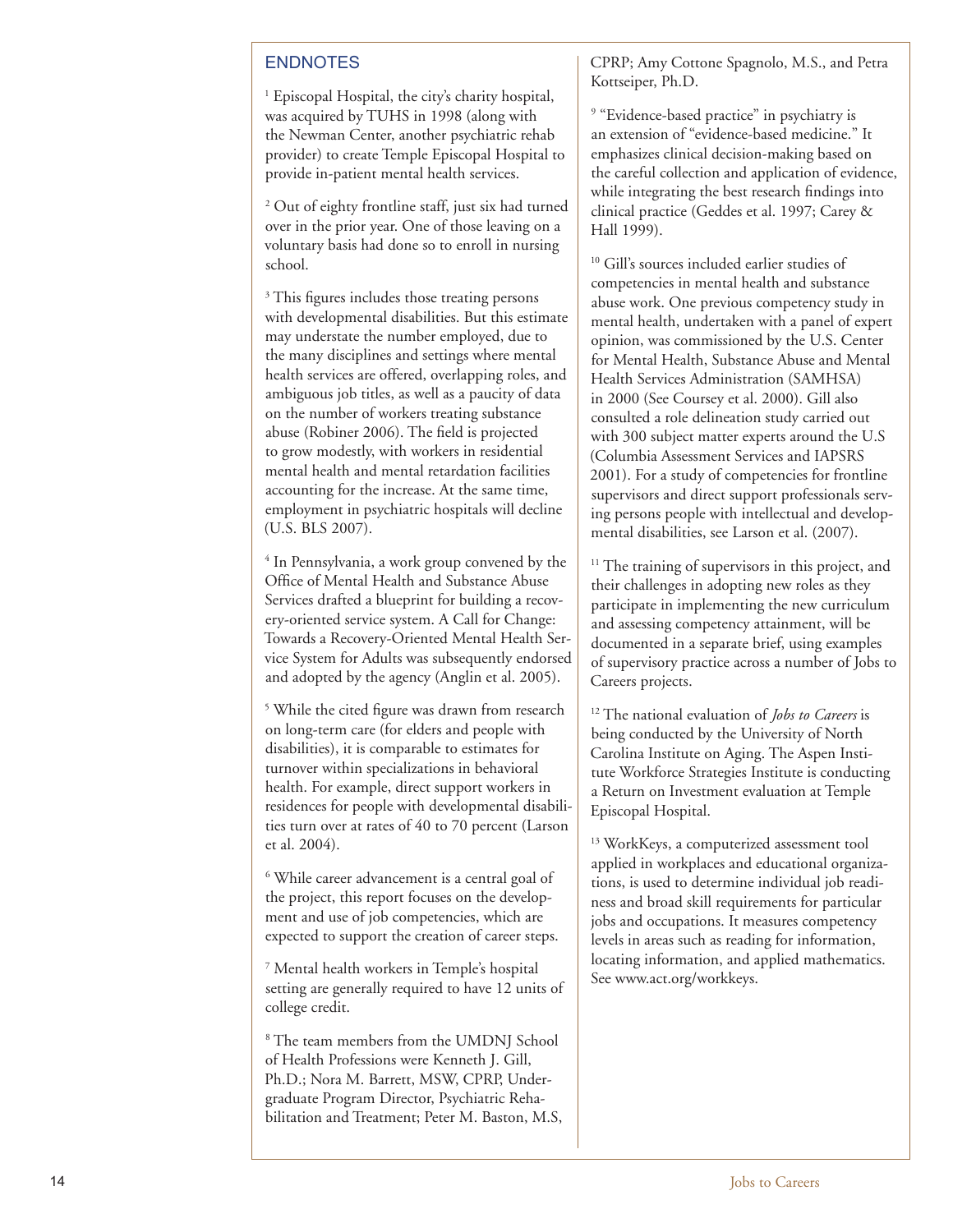#### **REFERENCES**

ACT WorkKeys. 2008. "Jobs Skills Assessment System Measures Real World Skills." Available at: www.act.org/workkeys/index.html.

Anglin, Kim, et al. 2005. *A Call for Change: Towards a Recovery-Oriented Mental Health Service System for Adults*. Harrisburg, PA: Pennsylvania Department of Public Welfare, Office of Mental Health and Substance Abuse Services.

American Youth Policy Forum. 2002. *National Skills Standard Board: Integrating Manufacturing Skill Standards into Education and Training Programs*. Washington DC: AYPF. Available at jwww. aypf.org/forumbriefs/2002/fb020102.htm.

Baron, Richard C. 2007. *A Report from the Southeastern Pennsylvania Behavioral Health Industry Partnership*. October. Philadelphia: The Southeastern Pennsylvania Behavioral Health Industry Partnership.

Carey, Stephen & David J. Hall. 1999. "Psychiatrists' Views of Evidence Based Psychiatric Practice." *Psychiatric Bulletin*. Number 23.

Columbia Assessment Service and IAPSRS. 2001. *Role Delineation Report of the Certified Psychiatric Rehabilitation Practitioner*. Morrisville, NC: Columbia Assessment Services.

Coursey, Robert D., et al. 2000. "Competencies for Direct Service Staff Members Who Work with Adults with Severe Mental Illnesses: Specific Knowledge, Attitudes, Skills, and Bibliography." *Psychiatric Rehabilitation Journal*. Vol. 23. No. 4

Ennis, Michelle R. 2008. "Competency Models: A Review of the Literature and the Role of the Employment and Training Administration (ETA)." Pilots and Demonstration Team, Division of Evaluation and Research, Employment and Training Administration, U.S. Department of Labor. January 29.

Geddes, John and Stuart Carney. 1997. "Recent Advances in Evidence-Based Psychiatry." *Canadian Journal of Psychiatry*. Number 46.

Gill, Kenneth J. 2008. "Competency Identification: Laying the Groundwork for Work-based Learning." Learning Collaborative Roundtable for *Jobs to Careers*: Work-based Learning for Quality Care. Boston: Jobs for the Future. April 22. Available at: www.jobs2careers.org/pdf/ Gill%20powerpoint%20WBL.pdf

Goldberger, Susan. 2005. *From the Entry Level to Licensed Practical Nurse: Four Case Studies of Career Ladders in Health Care*. Boston: Jobs for the Future.

Hoge, Michael A., Janis Tondora, & Anne F. Marrelli. 2005. "The Fundamentals of Workforce Competency: Implications for Behavioral Health." *Administration and Policy in Mental Health*. Volume 32, No. 5/6.

Larson, Sheryl A., Robert Doljanac, Derek K. Nord, Patricia Salmi, Amy S. Hewitt, & Susan O'Neill. 2007. *National Validation Study of Competencies for Frontline Supervisors and Direct Support Professionals*. Minneapolis, MN: University of Minnesota, Research and Training Center on Community Integration.

Larson, Sheryl A., Amy S. Hewitt, & C.K. Lakin. 2004. "Multiperspective Analysis of Workforce Challenges and their Effects on Consumer and Family Quality of Life." *American Journal of Mental Retardation*. Volume 109, No. 6.

Leff, Judith, Joyce Malyn Smith, & Elisabeth Hiles. 1999. *Making Skill Standards Work: Highlights from the Field*. Newton, MA: Education Development Center, Inc.

Putnam, Laura. 2008. "Career Ladders/Lattices: New Tools for Talent Development." Webinar. Washington, DC: U.S. Department of Labor, Employment and Training Administration, Workforce3One, October 22. Available at: www. workforce3one.org/public/webinars/details. cfm?id=394&info=1

Robiner, William N. 2006. "The Mental Health Professions: Workforce Supply and Demand, Issues, and Challenges." *Clinical Psychology Review*. No. 26.

SAMHSA. 2008. *Behavioral Health Workforce Development Initiative*. U.S. Department of Health and Human Services, Substance Abuse and Mental Health Services Administration.

Schindel, Jennifer, David Cherner, Edward O'Neil, Kim Solomon, Brian Iammartino, & Janine Santimauro. 2006. *Workers Who Care: A Graphical Portrait of the Frontline Health and Health Care Workforce*. San Francisco, CA: Health Workforce Solutions LLC, for the Robert Wood Johnson Foundation. Available at: www.jobs2careers.org/publications.php.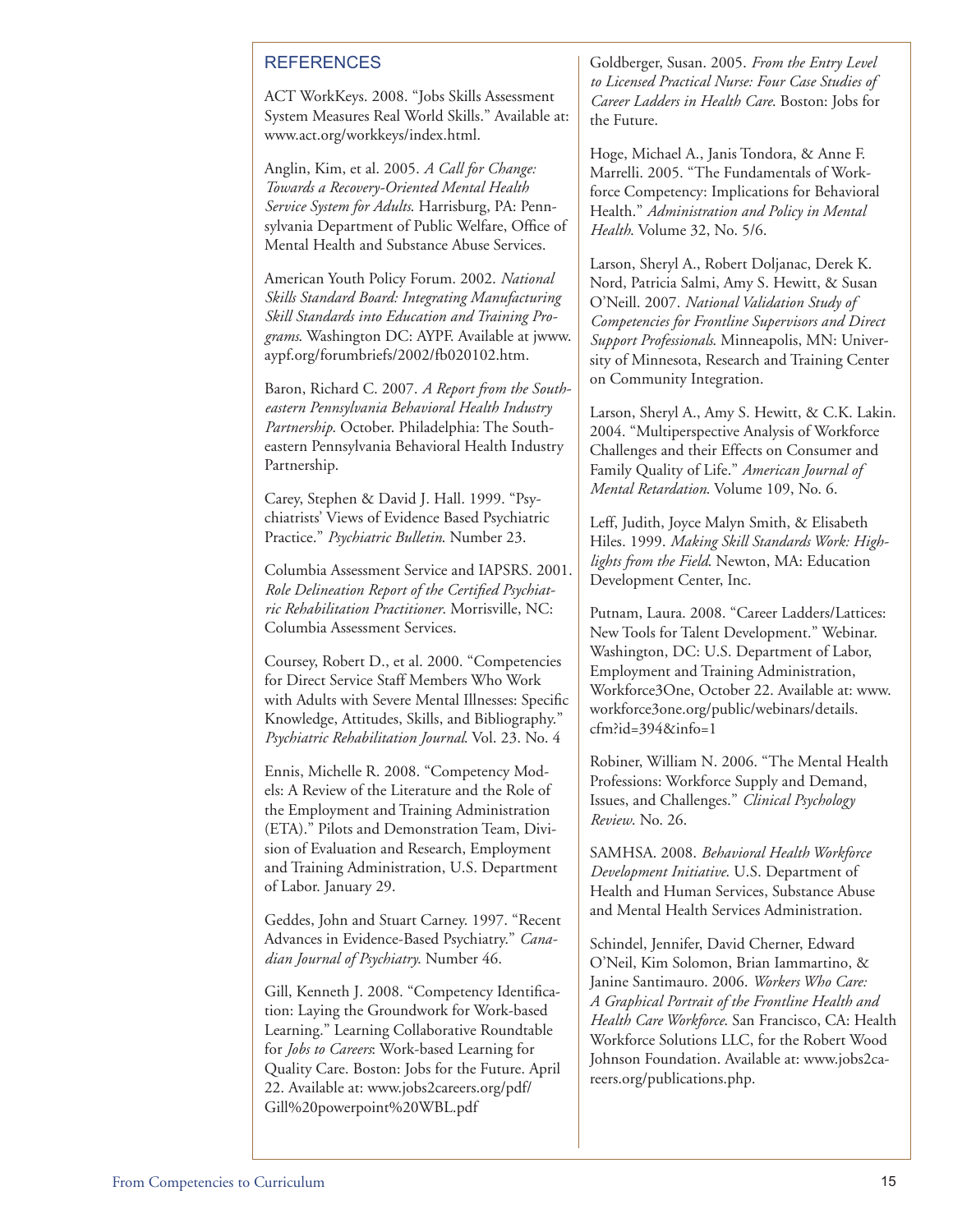Sten, Jan, Pam Frugoli, & LeeSa Page. 2006. "Competency Model Clearinghouse—Tools for Talent Development." Webinar. Washington, DC: U.S. Department of Labor, Employment and Training Administration, Workforce3One, October 5. Available at www.workforce3one.org/ public/webinars/details.cfm?id=124&info=1.

U.S. Bureau of Labor Statistics. 2008. Occupational and Employment Statistics. *Occupational Employment and Wages, May 2007. 31-1013: Psychiatric Aides*. Available at www.bls.gov/oes/ current/oes311013.htm.

U.S. Department of Labor, Employment and Training Administration. 2008. *Competency Model Clearinghouse*. Washington, DC: U.S. Department of Labor. Available at www.careeronestop.org/CompetencyModel/ learnCM.aspx

U.S. Office of Personnel Management. 2003. *Sample Job Analysis Worksheet for Competencie*s. Washington, DC: U.S. Office of Personnel Management. Available at: www.opm.gov/deu/ Handbook\_2003/deoh-sample-2.asp.

Wilcox, Dave. 2002. *The National Skills Standard Board: Building the Foundation for a Dynamic Workforce*. Washington, DC: National Skills Standard Board. Available at www.umanitoba.ca/ unevoc/2002conference/text/papers/wilcox-rohr. pdf.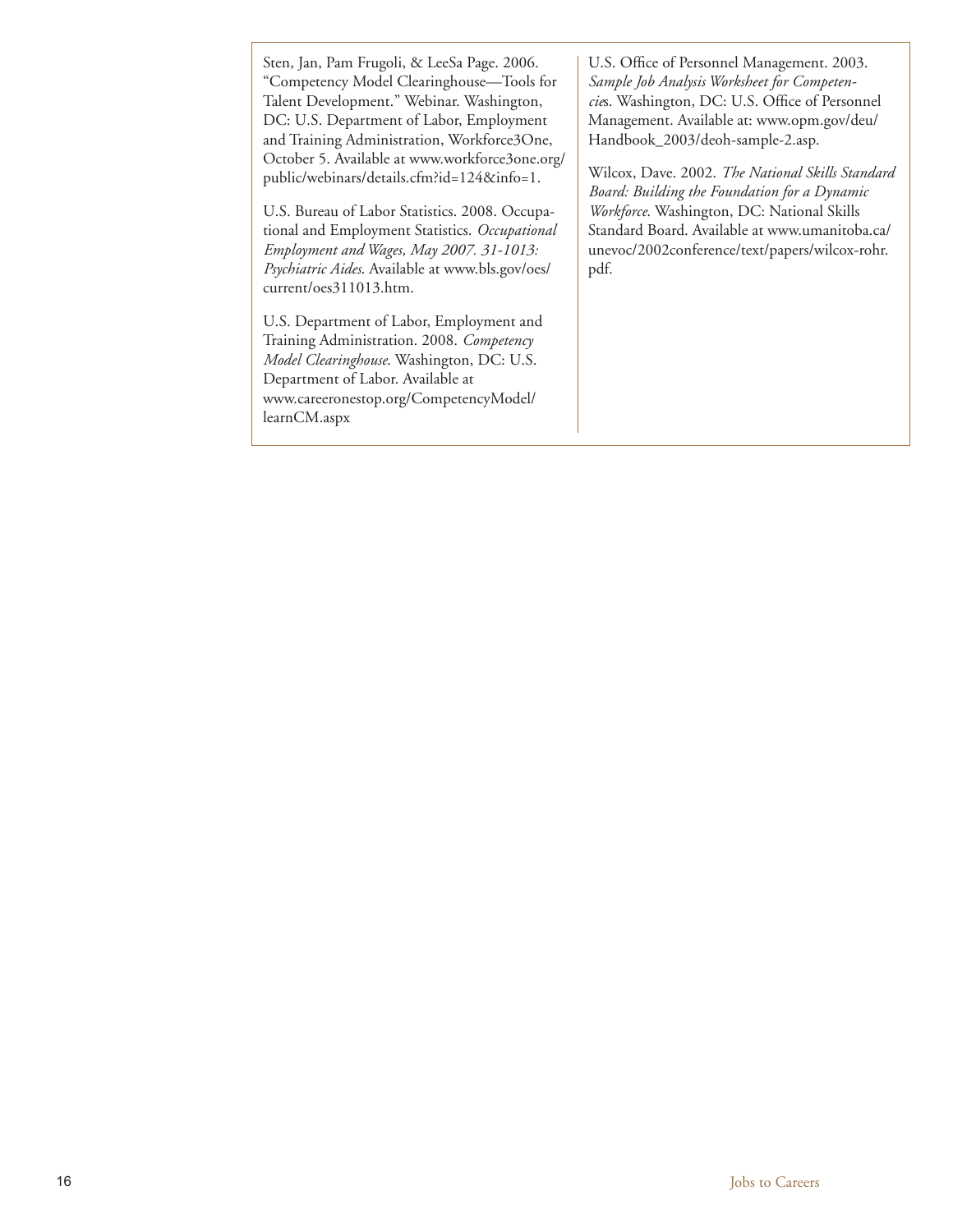Randall Wilson, a member of JFF's Building Economic Opportunities Group, has 20 years of experience in research and program evaluation in the areas of workforce development and urban community development. Dr. Wilson has authored numerous studies on labor market issues and career advancement strategies for lower-skilled adults. Publications for JFF include *A Primer for Work-Based Learning: How to Make a Job the Basis for a College Education, Community Health Worker Advancement: A Research Summary*, and *Invisible No Longer: Advancing the Entry-level Workforce in Health Care*.

#### ABOUT THE AUTHOR ACKNOWLEDGEMENTS

The author would like to acknowledge the support and assistance of Cheryl Feldman and Lorraine Wise-Kirven, District 1199C Training and Upgrading Fund; Dr. Kenneth J. Gill, University of Medicine and Dentistry of New Jersey, Department of Psychiatric Rehabilitation and Behavioral Health Care; Kay Graham and Pam Shadzik, Temple Episcopal Hospital; Jay Wussow and Michael Ogden, Public Health Management Corporation; Sallie Petrucci George and Andrea Daitz, Robert Wood Johnson Foundation; Barbara Dyer and Mark Popovich, Hitachi Foundation; Marlene Seltzer, Richard Kazis, Maria Flynn, Rebecca Starr, Marc S. Miller, and Jean-Pierre LeGuillou, Jobs for the Future; and Maureen Conway and Amy Blair, the Aspen Institute, Workforce Strategies Initiative.